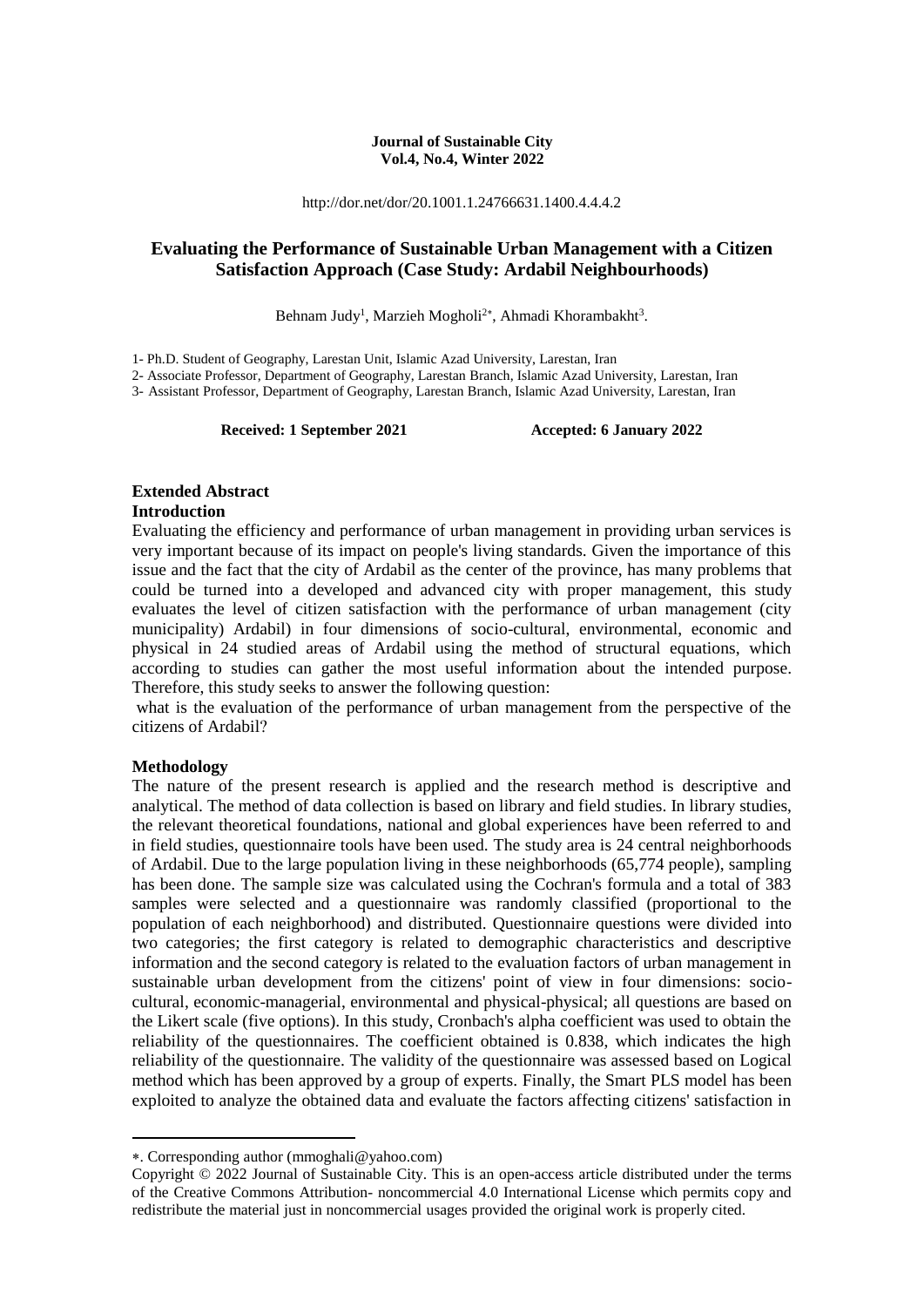urban management in sustainable urban development. The Smart PLS method consists of two parts. In the first part, the measurement model, i.e. the reliability of convergent and divergent identification and validity of research structures and tools, is examined, and in the second part, the structural model is tested and hypotheses are tested. Diagnostic reliability, convergent validity and divergent validity are discussed in examining the measurement model.

#### **Results and discussion**

First, the reliability of the indicators, convergent validity and divergent validity were used in the research findings section to measure the fit of the measurement model. Reliability of indicators for measuring internal reliability includes three criteria: factor load coefficients, Cronbach's alpha and combined reliability. The data show that all Cronbach's alpha values are greater than 0.7, which indicates that the reliability is desirable, and the composite reliability values are more than 0.7, and all research variables have a AVE value greater than 0.5. This indicates that the convergent validity of the research variables is appropriate. Combined reliability criterion is another evaluation criterion for determining the reliability of structures in the partial least squares method. This criterion should also be more than 0.7, which in the results also shows the appropriate combination reliability. Fornell-Larker criterion was used to validate the divergence of the measurement model. According to this criterion, the acceptable divergence validity of a model indicates that one structure in the model has more interaction with its characteristics than other structures. Divergence validity is at an acceptable level when the average amount of variance extracted for each structure is greater than the shared variance between that structure and the other ones in the model. According to this criterion, a latent variable compared to other ones, should have a greater dispersion among its observable, to say that the latent variable has a high diagnostic validity and Ardabil Municipality performance evaluation indicators have a high diagnostic validity.

#### **Conclusion**

The results of structural equations showed that socio-cultural, economic-managerial, environmental and physical dimensions affect urban performance and these relationships are statistically confirmed. Based on structural equations, physical and environmental dimensions are the first and second priority, and economic - managerial and socio-cultural are the third and fourth priorities. In this regard, the results of this study are consistent with the results of research by Khakpour et al. (2015) on the effect of socio-cultural sustainability of Piranshahr neighborhoods on the performance of urban management. The results of determining the strategy of Ardabil citizens 'satisfaction with the evaluation of the performance of Ardabil metropolitan municipality have shown that citizens' satisfaction with the performance of Ardabil municipality in all four dimensions of socio-cultural. Environmental, economic - managerial and physical, is effective and meaningful, and also citizens are familiar with the importance of these indicators and have evaluated them in terms of significant satisfaction, so in terms of all dimensions of the study, Ardabil metropolitan municipality should base its action on new and optimal strategy and management in the areas studied in the present study to improve the sustainability situation.

**Keywords:** Citizen Satisfaction, Sustainable Development, Ardabil Metropolitan Municipality, Partial Structural Equations Method.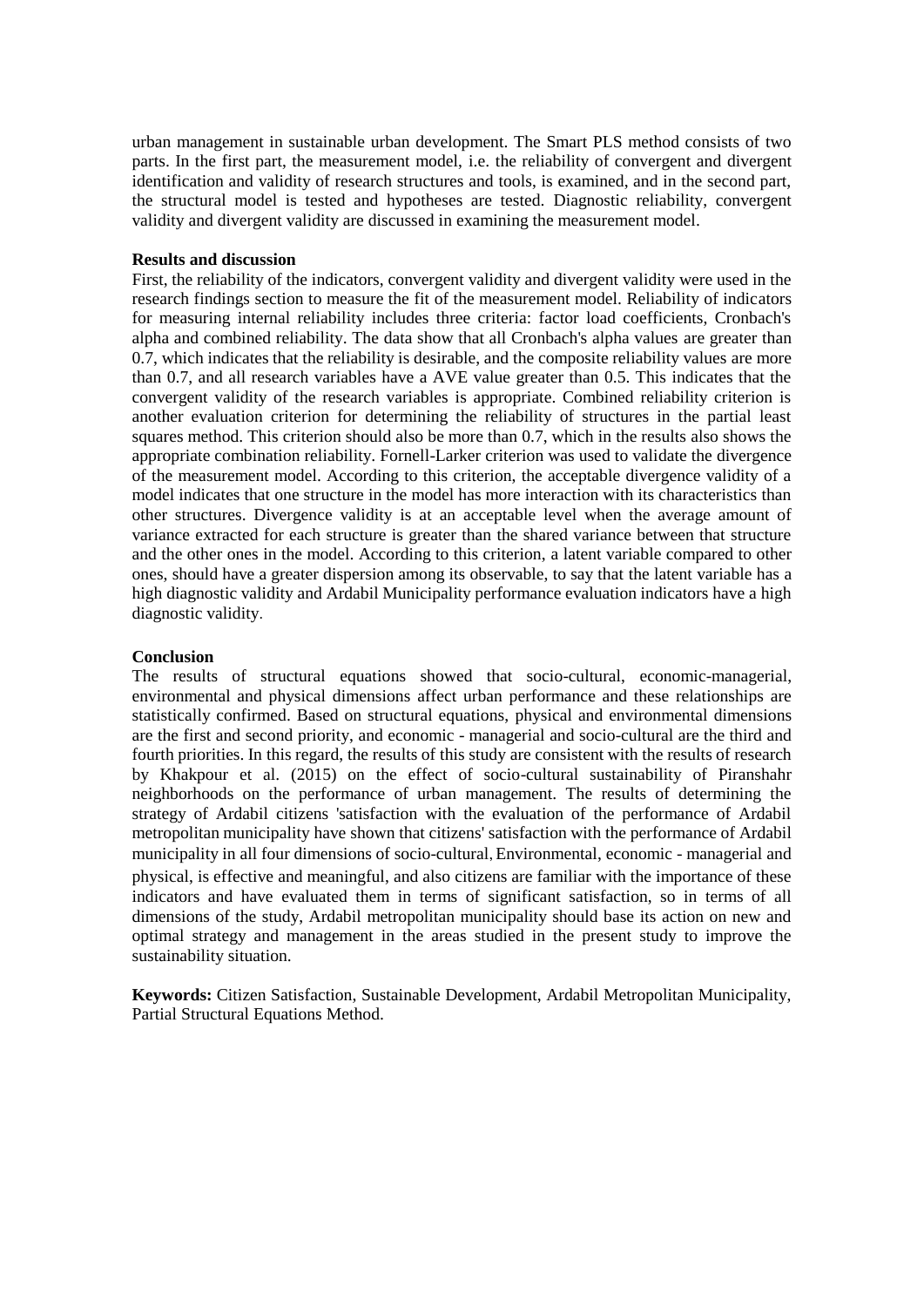# **فصلنامه شهر پایدار، دورۀ ،4 شمارۀ ،4 زمستان 1400 صص. 101-117**

http://dor.net/dor/20.1001.1.24766631.1400.4.4.4.2

# **ارزیابی عملکرد مدیریت شهری پایدار با رویکرد رضایتمندی شهروندان مطالعه موردی: محالت شهر اردبیل**

**بهنام جودی** - دانشجوی دکتری جغرافیا، واحد الرستان، دانشگاه آزاد اسالمی، الرستان، ایران - دانشیار گروه جغرافیا، واحد الرستان، دانشگاه آزاد اسالمی، الرستان، ایران <sup>0</sup> **مرضیه موغلی احمد علی خرم بخت** - استادیار گروه جغرافیا، واحد الرستان، دانشگاه آزاد اسالمی، الرستان، ایران

**تاریخ دریافت: 1400/06/10 تاریخ پذیرش: 1400/10/16**

### **چکیده**

بسیاری از مسائل امروزی شهرها از مدیریت شهری نشات میگیرد. شهر اردبیل بهعنوان مرکز استان و شهر نسبتاً مهاجرپذیر و گسترده، از نظر کیفیت زندگی و رضایت شهروندان، با چالش اساسی مواجه است که به نظر میرسد یکی از مباحث اصلی آن به مدیریت شهری مربوط باشد. از همین رو، لازم است تا عملکـرد مـدیریت شـهری از نظر شهروندان مورد ارزیابی قرار گیرد. لذا، هدف این پژوهش، ارزیابی عملکرد مدیریت شـهری شـهر اردبیـل در ارائه خدمات شهری میباشد. این پژوهش از نظر هدف، کاربردی و از نظر روش توصیفی - تحلیلی است که برای تهیه اطالعات پژوهش، مطالعات کتابخانهای و میدانی و ابزار پرسشنامه استفادهشده است. جامعه آماری پـژوهش را ساکنان محالت شهر اردبیل تشکیل میدهند، که با استفاده از فرمول کـوکران حجـم نمونـه آمـاری 313 نفـر برآورد گردید. در راستای تجزیهوتحلیل دادهها از روش معادالت ساختاری حداقل مربعات جزئی در قالب نرمافـزار PLS Smart استفاده شد. نتایج معادالت ساختاری نشان داد که عملکـرد مـدیریت شـهری در ابعـاد اجتمـاعی- فرهنگی، اقتصادی- مدیریتی، زیستمحیطی و فیزیکی- کالبدی بر رضایت شهروندان شهری مـؤثر اسـت و بـه لحاظ آماری این روابط تائید شدهاند، همچنین بر اساس معادلات ساختاری ابعاد فیزیکی– کالبدی (با ضریب تأثیر 1/113( و زیستمحیطی )با ضریب تأثیر 1/332( در اولویت اول و دوم و اقتصادی- مـدیریتی )بـا ضـریب تـأثیر 1/513( و اجتماعی – فرهنگی )با ضریب تأثیر 1/071( در اولویتهای سوم و چهارم قرارگرفتهاند.

**واژگان کلیدی:** رضایتمندی شهروندان، توسعه پایدار، شهرداری کالنشـهر اردبیـل، روش معـادالت سـاختاری حداقل مربعات جزئی.

Email: mmoghali@yahoo.com مسئول نویسنده .0

**.**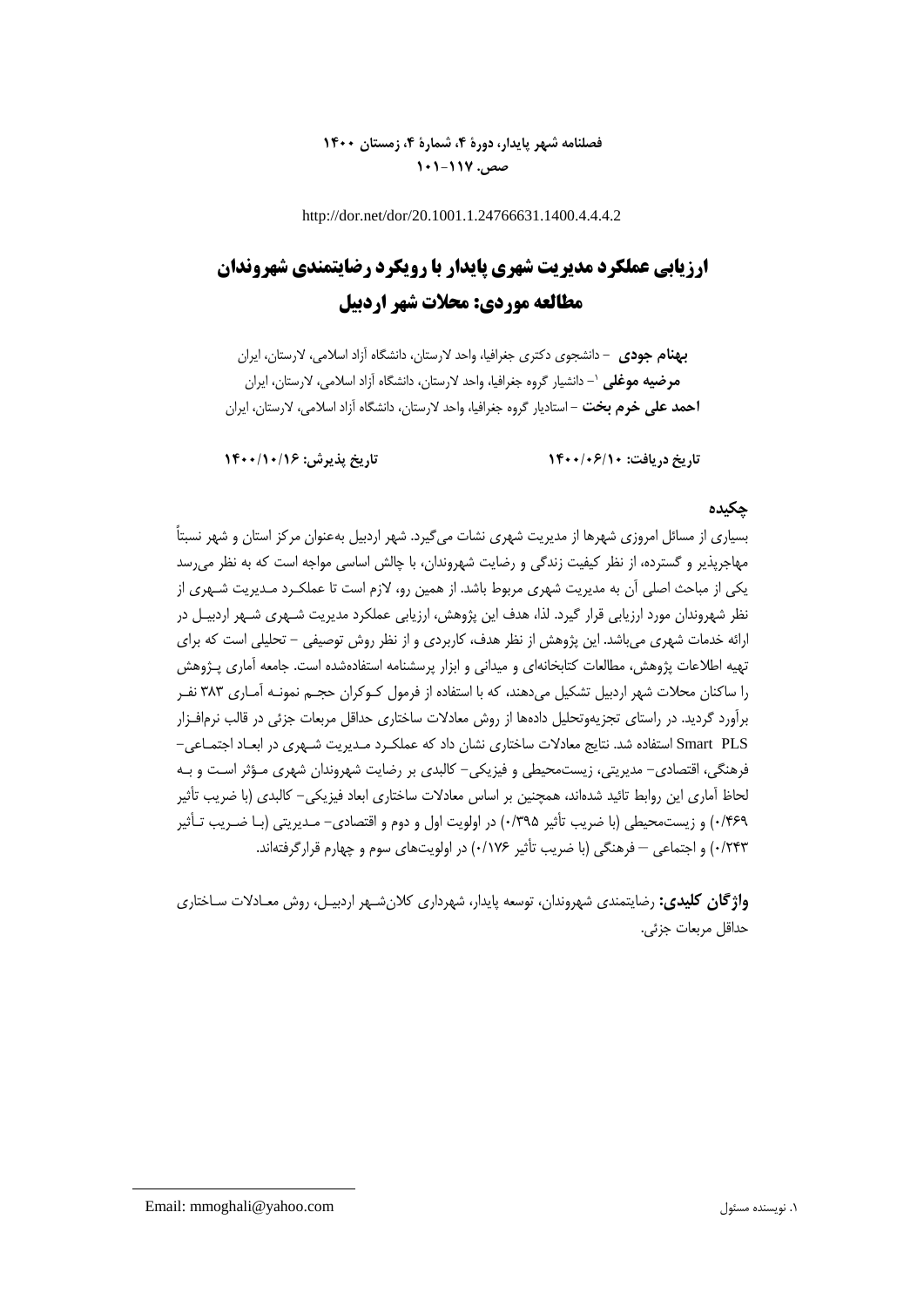**مقدمه**

تا سال 5121 حدود 72 درصد از جمعیت دنیا در شهرها زندگی میکننـد )طـالبی و همکـاران، 11:0333(. شـهر یکـی از بارزترین نمودهای حیات انسانی است و از زمان شکلگیری اولیه آن تابهحال، با فراز و نشیبهای زیاد، شیوه اداره آن نیز در طول تاریخ، تغییر فراوانی داشته است (لطیفی و سویزی، ١٣٩٢: ١١٨)؛ و زیر فشارهای توسعه دائمی تغییـرات کمـی و کیفی زیادی در آن به وقوع میپیوندد (عزیزی و مجتبیزاده، ۲۹۹:۱۳۹۹). توسعه شتابان شهرها در چند دهه معاصـر ابعـاد مختلف زندگی اجتماعی، اقتصادی، فرهنگی، سیاسی و محیطی و ... را تحت تأثیر قرار داده است )رنه شـورت، 0:0311(. در این راستا توسعه پایدار محله نقش مهمی در روند گسترش و نحوه توسعه محالت شهری دارد؛ که میتـوان بهوسـیله مدیریت شهری پایدار با برنامهریزیها و طرحهای مطلوب، یکپارچگی الزم برای آنها ایجاد نمود )خـاکپور و همکـاران، :0337 032( بنابراین، برای دستیابی به توسعه پایدار شهری، مدیریت شهری خوب برای تمـامی محـالت صـرفنظر از تعداد ساکنان آنیک وظیفه ضروری به شمار میآید. که یکی از شاخصهای مهم در مدیریت شـهری ارزیـابی عملکـرد آنها میباشد (Henseler et al,2009:279). ارزیابی عملکرد مدیریت شهری از یکسو میتواند بهعنوان ابزاری بـرای خودآگـاهی از پیامدهای اقدامات انجامگرفته عمـل کنـد و از سـوی دیگـر، میتوانـد بهمثابـه ابـزاری بـرای نیازسـنجی شهروندان بـه کمـک برنامه ریزان و مدیران شهری بیاید. اما آنچه برنامه ریزان و صاحبان تخصص بـر آن نظـر مثبـت دارند، نقش و عملکرد مدیریت شهری در پایداری است. مدیریت شهری و مجموعه شهرداری بـه دلیـل وظـایفی کـه در سطح شهر و محله بر عهده دارد، با انجام وظایف خود بهصورت مطلوب میتواند در پایداری شهری و محلهای تأثیرگـذار باشد )کاظمیان و همکاران، 0331:1(. افزایش مشکالت در عرصه مدیریت شهری این نکات را تقویت میکند کـه توجـه واقعی به کنشگران در عرصه تصمیمگیریها بهمنظور شناخت و حل مؤثرتر مشکالت میتواند راهگشا باشد در این فرایند نیازها و نظرات شهروندان در سیاستها و برنامهریزیهای شهری در نظر گرفته میشود (زیـاری و همکـاران، ۱۳۹۹: ۲). دراینباره عواملی که در گسترش رضایت شهروندان از مدیریت شهری نقش داشـتهاند عبارتانـد از: پیـدایش نظامهـای مردمساالر و اهمیت یافتن نقش مردم در اداره امور - درس گـرفتن از رونـدهای توسـعه شـهری در دهـههای گذشـته- مطابق نبودن طرحهای شهری با نیازها و خواستهای مردم- توسـعه اقتصـادی، اجتمـاعی، فرهنگـی و تضـمین منـافع شهروندان– پیچیدگی فزاینده زندگی شهری و اخلاق اجتماعی برنامهریزی. رویکرد نگاه مدیران و برنامهریزان از پایین به بالا، مبتنـی بـر توانمندسازی افراد و متکی بر سرمایههای انسانی و اجتماعی شهروندان اسـت (حـاجی پـور، ۱۳۸۵: ۳۸). بنابراین، نظرات شهروندان در ارزیابی عملکرد مدیریت شهری بسیار حائز اهمیت است؛ چراکه بررسی نتایج عملکرد یـک فرآیند راهبردی تلقی میشود. درصورتیکه ارزیابی عملکرد با دیدگاه فرآیندی و بـهطور مسـتمر و صـحیح انجـام گیـرد، موجب ارتقای مدیریت منابع، رضایت شهروندان، کمک به توسعه، ایجـاد قابلیتهـای جدیـد، پایـداری و ارتقـاء عملکـرد مدیریتی میشود. بهعبارتیدیگر، ارزیابی عملکرد سازمانها و تأثیر دادن نتایج حاصل از آن در چگونگی انجـام کارهـا در جهت بهبود عملکرد از ضروریات مدیریت کارآمد میباشد و شهرداریها نیز از این قاعده مستثنی نیسـتند. بـهویژه آنکـه شهروندان مهمترین خدمات گیرندگان از شهرداریها هستند و مخاطبی اصلی ایـن نهـاد عمـومی میباشـند اسـتفاده از سیستم ارزیابی عملکرد میتواند در باال بردن رضایت شهروندان از شهرداری و نهایتاً ارتقاء سطح کیفیت آنـان نقـش بـه سزایی را ایفا کند (خدام الحسینی و بهرامی، ۱۳۹۸: ۳۶). شهر اردبیل بـهعنوان مرکـز اسـتان، دچـار مشـکلات بسـیاری ازجمله: عدم مشارکت دهی و مشارکت گیری شهروندان، ادغام روستاهای پیرا شهری و شـکل5یری محـلات (همچـون گلمغان، ایرانآباد و نیار)، عدم هماهنگی نهادها و سازمانهای شهری (بخصـوص بـین شـهرداری و سـایر سـازمانها)، افزایش مهاجرت )مهاجرت از شهرستانها و روسـتاهای پیرامـون بـه شـهر اردبیـل(، ناکارآمـدی نیـروی انسـانی، عـدم برنامهریزی شهری دقیق )نبود چشمانداز و آینـدهنگری(، نبـود آمـار و اطالعـات، ناکارآمـدی و اجرایـی نشـدن صـحیح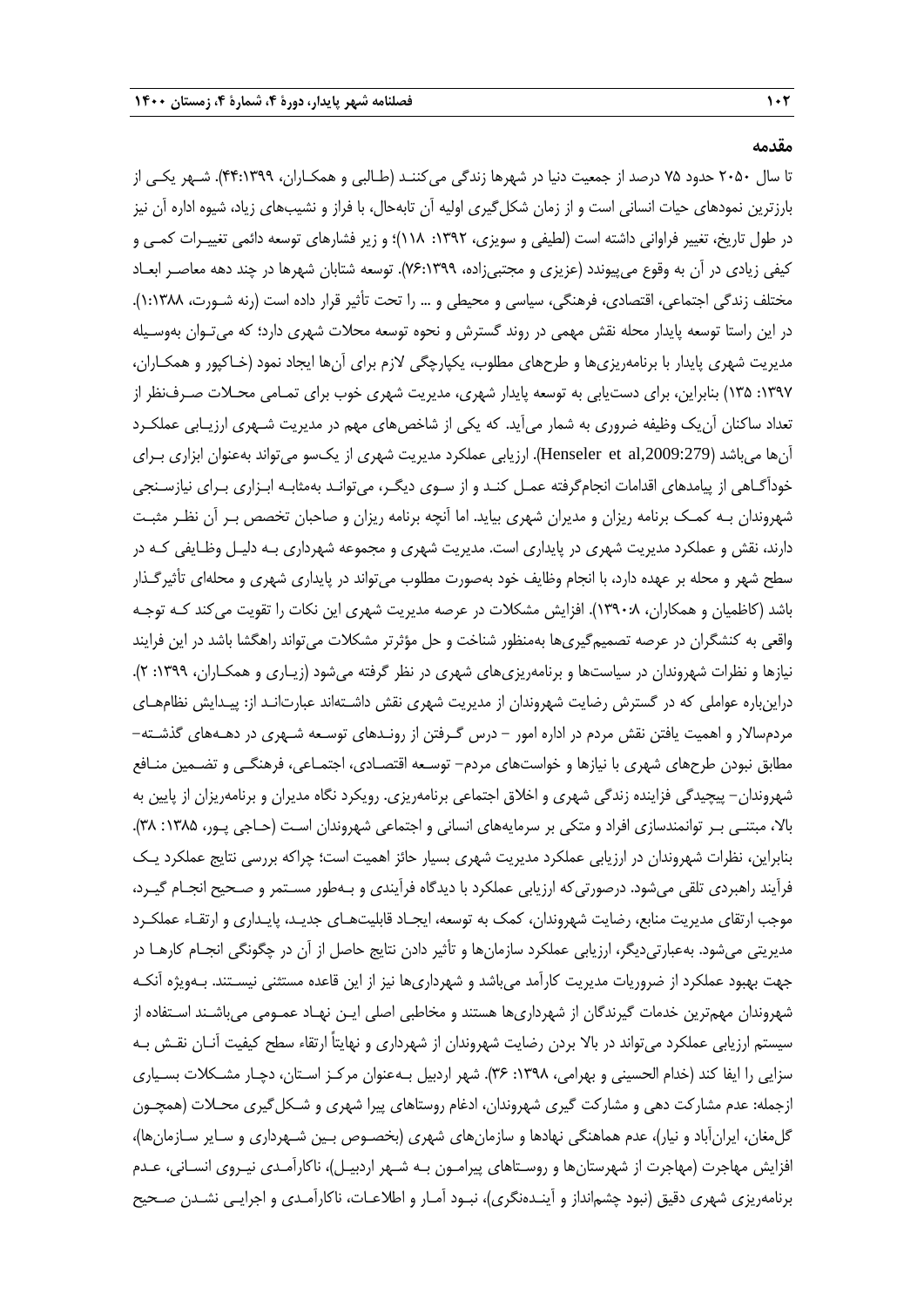طرحهای شهری (مثل طرح ساماندهی ترافیک شهری و ساماندهی سکونتگاههای غیررسمی)، ضعف در اجـرای کارهـای عمرانی (مثل پل قدس)، فرهنگی (مثل پـارک بـانوان)، اقتصـادی (نداشـتن برنامـه درآمـدزایی پایـدار شـهری)، ضـعف سرمایهگذاری اقتصادی (عدم جذب سرمایهگذار مطرح از خارج استان) و بودجـههای لازم بـرای طرحهـای شـهری و … است. درحالی که با توجه به پتانسیلهای تاریخی (همچون بقعه شیخ صفی)، گردشگری و حتی اقتصادی (مثل مجموعـه گردشگری شورابیل) که شهر اردبیل دارد، میتوانست با مدیریت صحیحی به شهری توسعهیافته و پیشرفته تبدیل گردد. هدف پژوهش بررسی میزان رضایتمندی شهروندان از عملکرد مدیریت شهری (شهرداری شهر اردبیل) در ابعاد چهارگانه اجتماعی – فرهنگی، زیستمحیطی، اقتصادی و کالبدی - فیزیکی در 51 محله شهر اردبیل میباشد لذا سـؤال پـژوهش این است که ارزیابی عملکرد مدیریت شهری از نظر شهروندان شهر اردبیل چگونه است؟

زیاری و همکاران )0333( در پژوهشی به تحلیل عملکرد مدیریت شهری با تأکید بـر شـاخصهای حکمروایـی خـوب از منظر شهروندان (موردمطالعه: شهر ساری) پرداختهاند و به این نتیجه رسیدهاند که میانگین کل شـاخصهای حکمروایـی خوب از منظر شهروندان با مقدار 0/31 از 3 در وضعیت نـامطلوبی قـرار دارد. بـا توجـه بـه نتـایج، در بـین شـاخصهای بررسیشده شاخص کارایی و اثربخشی فعالیت مدیران و مسئوالن شهری با میانگین 5/11 از 3 بیشترین میـزان در بـین شاخصها را داشته است ولی کمتر از میانگین استاندارد است که نشاندهنده مؤثر نبودن روش فعالیت مدیران در عرصـه شهری است و شاخص مشارکت با مقدار 0/17 از 3 کمترین مقـدار را داشـته اسـت در نتیجـه بـرای افـزایش مشـارکت شهروندان در امور مدیریتی الزم است که مسئوالن شهری زمینه مشارکت شهروندان را فراهم کنند. نتایج عـدم رضـایت شهروندان را بیان میکند که در این رابطه مسئوالن شـهری بایـد بـا بـهکارگیری نظـرات افـراد در عرصـه مـدیریتی و سیاستگذاریها، زمینه را برای افـزایش رضـایت از زنـدگی در شـهر را فـراهم نماینـد. خـاکپور و همکـاران )0337( در پژوهشی به ارزیابی عملکرد مدیریت شهری در پایـداری اجتمـاعی – فرهنگـی محـالت شـهر پیرانشـهر )بـا توجـه بـه زیر گروههای جمعیتی) پرداختهاند. نتایج نشان داده است که متغیرهـای مسـتقل تحقیـق توانسـتهاند تـأثیر معنـاداری بـر پایداری اجتماعی فرهنگی محالت شهری پیرانشهر داشته باشند. هم نـین نتـایج بیـانگر آن اسـت کـه از شـاخصهای موردبررسی، فقط شاخص تعلقات مکانی با تفاوت میانگین ۰/۷۰۴۷ نسبت به میانگین واقعی در سـطح مطلـوبی ارزیـابی گردیده است. شیانی و علی محمدی (۱۳۹۴) در پژوهشـی بـه مطالعـه فرهنـگ شـهروندی در مـدیریت شـهری تهـران پرداختهاند. نتایج پژوهش آنها نشان داده است که قوانین و مقررات الزم االجراء در سه دسته مربوط به شهر، شـهروند و شهرداری از عناصر فرهنگ شهروندی با چالش مواجه هستند. بنابراین میتوان به سه مشکل اساسی توجه داشـت: عـدم ضمانت اجرایی برای قوانین و مقررات شهری، ابهام در قوانین و مقررات شهری، وجود خالء در قوانین و مقررات شـهری که هرکدام پیامدهای خاصی را به دنبال خواهد داشـت. یغفـوری و رفیعیـان )0331( در پژوهشـی بـه بررسـی عملکـرد مدیریت شهری در رابطه با مشارکت شهروندان در امور شهری (مورد شهر فسا) پرداختهاند که نتـایج حاصـل از ارزیـابی عملکرد مدیریت شهری شهر فسا در رابطه با افزایش مشارکت شهروندان نشان میدهد که مدیریت شهری- شـهر فسـا در این رابطه عملکرد ضعیفی را داشته است، بهطوریکه نتایج تحلیل دادهها ایـن عملکـرد را در حـد کـم و خیلـی کــم ارزیابی کردهاند. درویشی )0333( در پژوهشی بـه بررسـی موانـع و چالشهـای پـیشروی مـدیریت شـهری در اردبیـل پرداختهاند و به این نتیجه رسیدهاند که چالشهای جدی در مدیریت شهری شهر اردبیـل هـم ازلحـاظ سـاختاری و هـم بازیگران دخیل در امور شهر اردبیل بود. مشکینی و همکاران )0333( در پژوهشی به ارزیابی عملکرد مدیریت شـهری در عدالت فضایی نواحی شهری (مطالعه موردی: شهر قائمشهر) پرداختهاند. به این نتیجه رسـیدهاند کـه نــابرابری توزیـع در میزان دستیابی ساکنان نواحی به خدمات و میزان تخصیص و تحقـق هزینههاسـت. نتـایج نشـاندهنده تمرکـز منـابع و خدمات در بعضی نواحی و دوگانگی در شهر قائمشهر است کـه عـدم توجـه بـه اصـول و معیارهـای عـدالت فضـایی در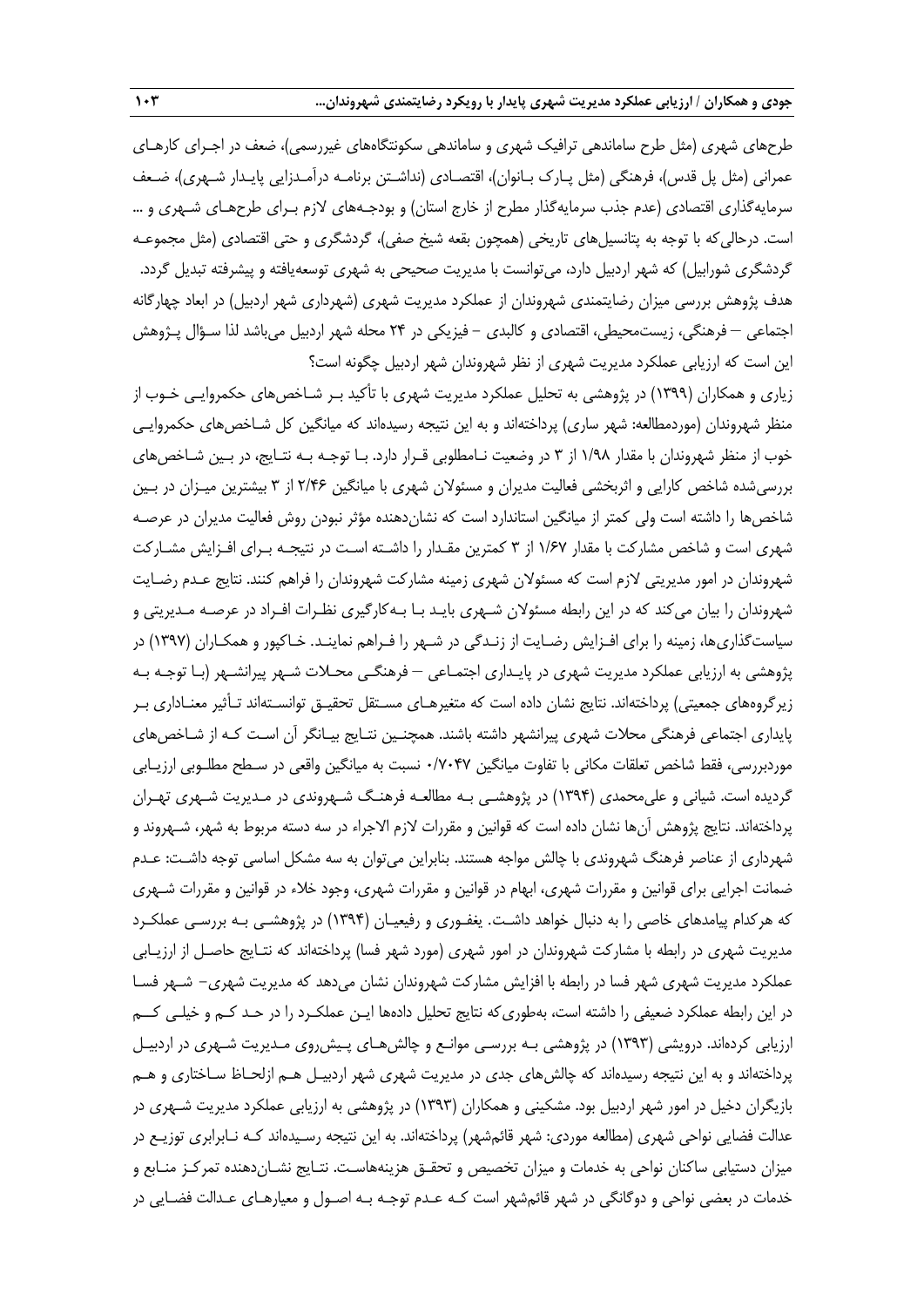سیاستگذاریهای مدیریت شهری از مهمترین دالیل این نابرابریها است. مشکینی و همکاران )0330( در پژوهشی بـه ارزیابی الگوی مدیریت محله مبتنی بر شـاخص۵عای حکمروایـی مطلـوب شـهر (مطالعـه مـوردی: محلـه اویـن تهـران) پرداختهاند. نتایج نشان داده است که شاخصهای اثربخشـی و پاسـخگویی، از کـارکرد بیشـتری در شـکلگیری الگـوی مطلوب مدیریت محله اوین نقش داشتهاند و مدیریت محله اوین ازلحـاظ شـاخصهای حکمروایـی مطلـوب شـهری در وضعیت خوبی قرار دارد. لین و لیو`(۲۰۲۱) در پژوهشی با عنوان ارزیابی عملکرد مدیریت شهری در مدیریت فضای سـبز شهری در شهرهای تایوان انجام دادهاند. یافتههای حاصل از این پژوهش نشاندهنده آن است که عملکرد مدیریت شـهر در ارتباط با امنیت فضاهای سبز شهری، راحتی و دسترسی مناسب به این فضـاها و امکانـات عمـومی ایـن فضـا میـزان رضایت شهروندان متعادل و قابلقبول است. زئو ٌو همکاران (۲۰۲۰) در پژوهشی با عنوان تأثیر مدیریت و کـارایی زمـین بر رضایت از عملکرد مدیریت شهری در 302 شهر چین انجام دادهاند. نتایج حاصل از این پژوهش نشاندهنده آن اسـت که توزیع فضایی رضایتمندی شهروندان از مدیریت شهری در قبال کاربری زمین بهصورت نامتوازن است؛ بهگونهای که در مناطق غربی و شمال شرقی توازن بیشتری وجود دارد. هم نین نتایج این پژوهش حاکی از آن اسـت کـه رضـایت از عملکرد مدیریت شهری در ارتباط با مدیریت زمین شهری پایینتر از حد متوسط اسـت. گـوتیرز ّو همکــاران (۲۰۱۹)، در مقالهای به بررسی رابطه بین کیفیت خدمات، رضایت مردم و اعتبار حکومت محلی بر اساس گزارش رضـایت شـهروندان از سنجش کیفیت خدمات دولت محلی پرداختهاند. در این تحقیق سعی شده با تجزیهوتحلیل اجزای کیفیت، ارتبـاط بـین کیفیت خدمات، رضایت و اعتبار ارزیابی شود. نتایج پژوهش نشان داد ارتباط بین کیفیت خدمات و رضایت ارتباط مستقیم درحالیکه ارتباط میان کیفیت و اعتبار غیرمستقیم است. همچنین رضایت و اعتبار ارتباط محکمی با هم دارند. مک تیل و مومو اوما ٔ(۲۰۱۶) بهمنظور تبیین نقش و اهمیت پاسخگویی در دستیابی به مدیریت شهری پایدار، به بررسی پاسـخگویی عمودی و افقی و نقش آنها در مدیریت شهری پایدار پرداختند و به این نتیجه رسیدند که پاسخگویی اجتماعی میتوانـد در تحول خدماترسانی و در نهایت، کاهش نابرابری تأثیر شگرفی داشته باشد. روپر و ری $(۰۰۸) با بررسی رابطـه بـین$ مدیریت شهری پایدار و مسئولیت اجتماعی نهاد مدیریت شهری، نتیجـه گرفتنـد کـه یـک چـارچوب اجرایـی در تنظـیم مسئولیتهای اجتماعی سازمانها، باعث میشود دولتها در ایجاد محیطهـایی بـرای دسـتیابی بـه مؤلفـههای مـدیریت شهری پایدار همچون آزادی در انتخاب و استخدام بدون محدودیت، بهدرستی عمل کنند. همچنین آنها مدیریت شهری پایدار را دستورالعملی برای مسئولیت اجتماعی و قسمتی از برنامه توسعه نهاد شهرداری میدانند.

بررسیهای بهعملآمده نشان داد که در پژوهشهای صورت گرفته ارتباط مثبـت و معنـاداری میـان مـدیریت شـهری و توسعه پایدار محلهای وجود دارد. که از وجوه مشترك این پژوهشها میباشد. هدف پژوهش حاضـر نیـز ایـن اسـت کـه عملکرد مدیریت شهری در محالت شهر اردبیل را مورد ارزیابی قرار دهد تا از این طریق بتواند نکات و عواملی مهمی که میتوانند در رابطه با عملکرد مدیریت شهری و رضایتمندی شهروندان اثرگذار هستند را شناسـایی نمایـد. در ایـن راسـتا مدیران شهری میتوانند از یافتههای پژوهش حاضر در باال بردن میان رضایتمندی شهروندان و افزایش مشارکت مردمی و اعتماد آنها در اجرای طرحها و برنامهها و ... یاری رساند. تفاوتی که این پژوهش با سایر پژوهشها دارد در شـاخصها و متغیرهای موردبررسی و هم نین محدوده موردمطالعه میباشد.

**.** 

- 3 . Gutierrez
- 4 . McNeil & Mumvuma
- 5 . Roper & Rhea

<sup>1</sup> . Lin & Liu

<sup>2</sup> . Xu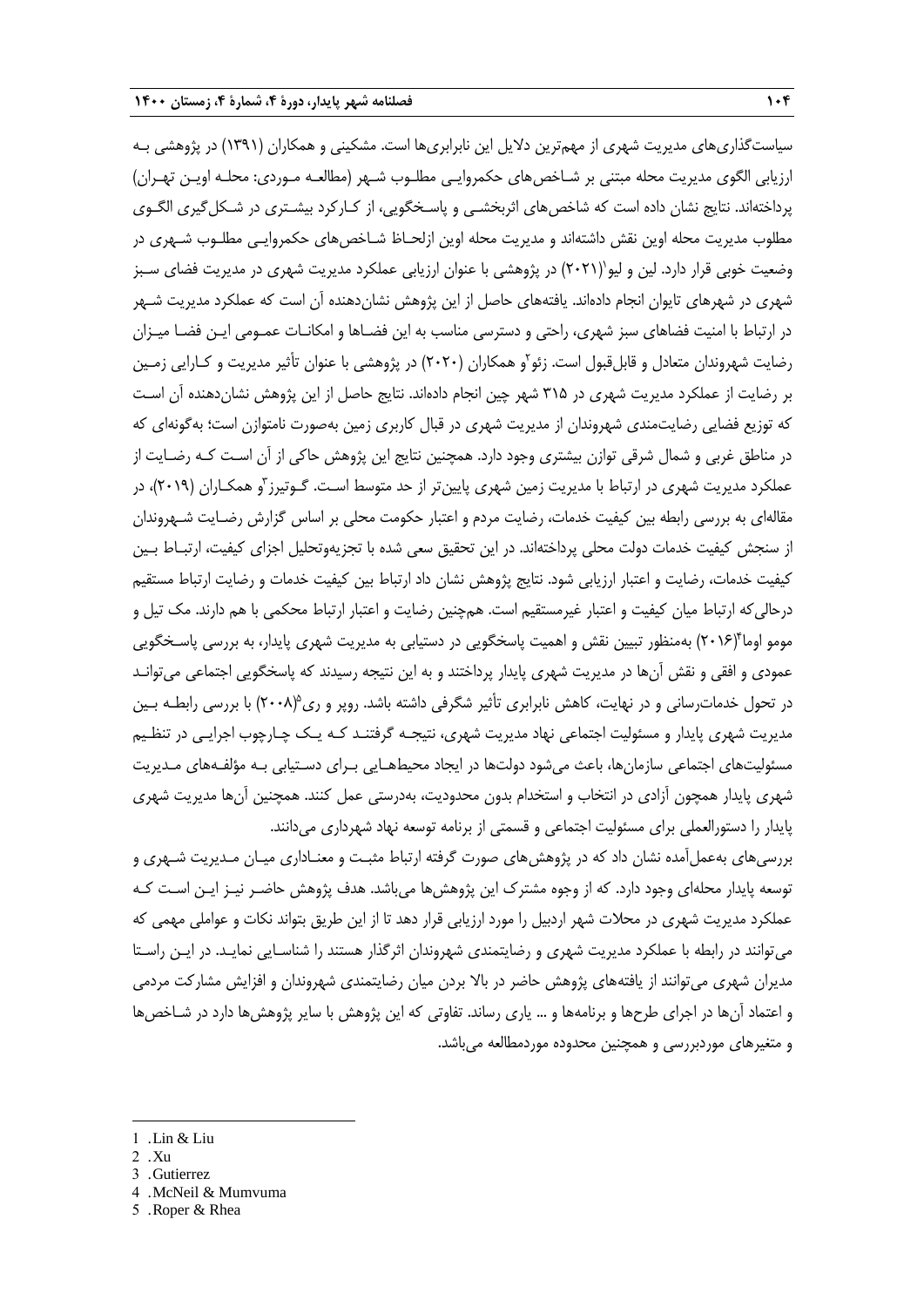#### **مبانی نظری**

ماهیت مدیریت شهری بهطور واضح در ارتباط با روابط قدرت، ماهیـت شـهر و سـاختار اجتمـاعی و اقتصـادی قـرار دارد (مشیکینی و همکاران، ۳۹:۱۳۹۱). اگر شهر همچون سازمانی در نظر گرفته شود، لازم است در رأس آن عنصـری بـرای برنامهریزی آینده و اداره امور کنونی قـرار گیـرد؛ ایـن عنصـر را میتـوان مـدیریت شـهر نامیـد )صــرافی و عبــدالهی، 0317:050(. کارآمدی سازمانهای عمومی ارائهدهنده خدمات شـهری چـون مـدیریت شـهری، نقـش مهمـی در ایجـاد ظرفیتهای توسعه در هر جامعه دارد. بنـابراین در بررسـی ایـن کارآمـدی و عملکـرد، از شـاخصهای تـأثیر و واکـنش استفادهکننده، بهره گرفتهشده تا بر اساس نظر هیلی و پاتر مشخص شود، چه خدماتی در عمل شهروندان دریافت کردهاند و تا چه اندازه در برآوردن تقاضاهای آنان توفیق داشته است (کـاظمی و رحمـانی، ٩٣:١٣٩٩). لـذا رضـایت شـهروندان از عملکرد مدیریت شهری، که بعضی آن را مترادف با مدیریت رشد و توسعه و مدیریت خدمات عمومی و برخی دیگر آن را بهعنوان مجموعهای از فعالیتها (اقدامات دولت، بخش خصوصی و شهروندان تعریـف میکنـد کـه بـا همـدیگر توسـعه اقتصادی، اجتماعی و کالبدی نواحی شهری را شکل داده و هدایت میکند )غفاری و افروز، 0331:213(. شالوده مـدیریت شهری عبارت است از بر عهده گرفتن نقش فعال در توسعه، مدیریت و هماهنگسازی منابع بـرای دسـتیابی بـه اهـداف توسعه شهری (سعیدی، ۱۳۸۸: ۱۳۲). مدیریت شهری صرفاً مدیریت مشکلات شهر را بر عهده ندارد، بلکه فراتـر از ایـن موضوع، راهبری شهر را بهسوی توسعهای همهجانبه و پایدار، بر عهده دارد )پرهیزکار و فیروزبخت، :0331 11(. مـدیریت شهری به لحاظ اداری – اجرایی یک سازمان مشتمل بر عناصر متعدد برای اداره امور شهر است و شهرداری نیز بهعنوان هسته اصلی جزء عناصر مهم مدیریت سیاسی اجتماعی شهر محسوب میگردد و مهمترین عنصر اجرایی سیستم مدیریت شهری است (خاکپور و همکاران، ۱۳۹۷: ۱۴۰). مدیریت شهری قدرتمند زمانی شکل می گیرد که مشـروعیت مبتنـی بـر مشارکت مردم داشته باشد (یغفـوری و رفیعیـان، ١٣٩۴: ٨٢). بنـابراین مهمتـرین ابـزار بـرای مـدیریت شـهری موفـق، بهرهگیری از مشارکت و رضایتمندی شهروندان است. این کار کمک میکند تا صالحیت، خصوصـیات، کیفیـت، مهـارت، ظرفیت و پتانسیل بالقوه مدیران برای آینده مشخص شود. در این راستا ارزیابی عملکرد مدیران بهعنوان راهکاری بـرای افزایش انگیزه است. ارزیابی عملکرد یک مسئولیت مدیریتی است که استانداردهای شغلی را مشخص و تعیین میکند که عملکرد کارکنان در حدود استانداردهای تعیین شـده هسـت یـا نـه (آقاعلیخـانی و همکـاران، ١٣٩٧: ١٨۶). در خصـوص مدیریت شهری سه نظریه مهم مطرح است مدیریت پایدار شهری، نظریه حاکمیت و مدیریت شهری و نظریـه مـدیریت مداری شهری) که در ادامه بهصورت مختصر توضیح دادهشدهاند.

**نظریه مدیریت پایدار شهری:** مدیریت پایدار شهری حداقل استفاده از منابع غیرقابلتجدید پذیر، پیشرفت در اسـتفاده از منابع تجدید پذیر، ظرفیتهای جذب مواد زائد در سطح جهانی و محلی، محدودیتها در نیازهای اساسی انسان را شـامل میشود. مدیریت پایدار شهری با چهار بحران مواجه است. بهطورکلی سیاستهای شهری میبایست از نظـر اکولـوژیکی، اقتصادی، اجتماعی و تکنیکی پایدار باشد. این نظریه موضوعات مهمی ازجملـه جلـوگیری از آلـودگی محـیط شـهری و ناحیهای، کاهش ظرفیتهای تولید محـیط محلـی، ناحیـهای و ملـی، عـدمحمایت از توسـعههای زیـانآور، و حمایـت از بازیافتها را مطرح میکند (زیاری و همکاران،۶:۱۳۹۹).

**نظریه حاکمیت و مدیریت شهری:** نظریه برایان مک اللین در حدود دهه هفتاد در مورد حکومت شهری میپـردازد. بـه نظر وی در یک جامعه نهادهای مدنی در قالب تجلی رفتارهای شهری شـکل میگیرنـد و بـه همـین سـبب نسـبت بـه تغییرات اجتماعی از اهمیت بیشتری برخوردارند و اولین حرکتهای اجتماعی در شهرها شکلگرفته و قوام مییابند. مـک اللین شهر را بهعنوان یک سیستم باز در نظر میگیرد. سیستمی که نسبت به تغییرات رو به رشـد از سـازگاری بیشـتری برخوردار میباشد و نسبت به مسائل آن پاسخگو باشد، در نظر مک اللین فرایند سیسـتمی حـاکم بـر شـهر بـر سیسـتم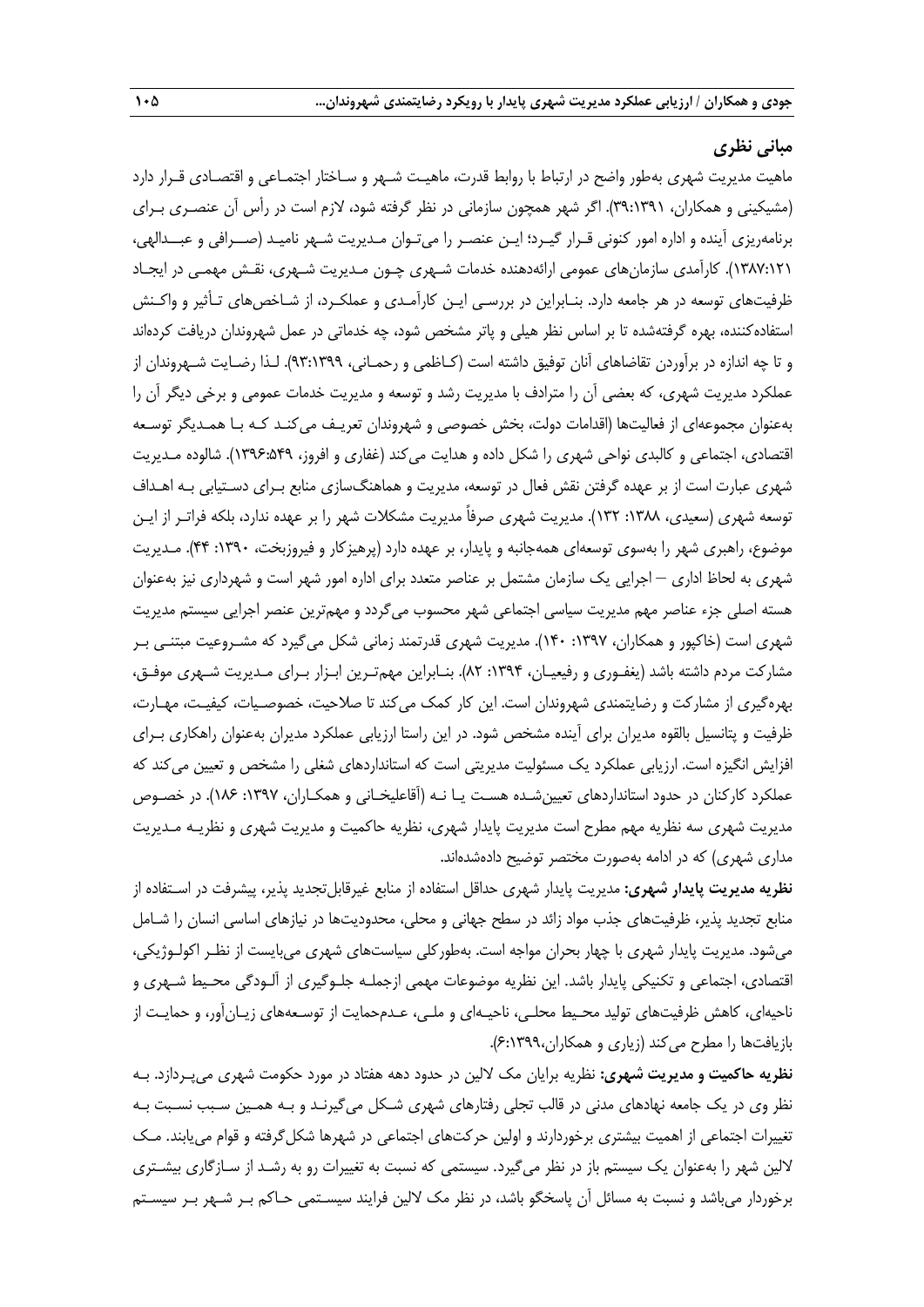برنامهریزی و نظام تصمیم گذاری اثرگذار است. از نظر مک لالین بحث حکومـت شـهری و حاکمیـت شـهری بـه ایـن صورت معین میگردد. از نظر او حاکمیت نوعی فرایند است، این فرایند متضمن نظام به هـم پیوسـتهای اسـت کـه هـم "حکومت" و هم" اجتماع" را در برمیگیرد. پاسخگویی، تناسب و آیندهنگری در حاکمیت، توانایی برخورد مؤثر با مسـائل جاری و پیشبینی رویدادها نهتنها به شبکههای سازمانی رسمی، بستگی دارد بلکـه مسـتلزم شـبکهای غیررسـمی اسـت. شبکههایی که مردم را قادر میسازند زمانی که شبکههای رسمی، در کار فرومیمانند آن را به انجـام رسـانند )هاشـمی و همکاران، 71:0331(.

**نظریه مدیریت مداری شهری:** نظریه مدیریت مداری شهری پال )0327( موضوع بسیاری از مطالعات شهرشناسی بنیانی که مبتنی بر نظریهپردازی است و جهتگیری علمی محـض دارد و مرزهـای دانـش شهرشناسـی را گسـترش میدهـد، قرارگرفته است. از نظر پال مدیران شهری (اعم از شهرداران، مدیران شرکتهای ساختمانی و مدیران دولتـی مـرتبط بـا امور شهری) در توزیع منابع از اهمیت خاصـی برخـوردار اسـت. وی روی اسـتقلال نسـبی مـدیران شـهری تأکیـد دارد. باوجوداین، مطالعات شهرشناسی اخیر در زمینه مدیریت گرایی نشان داده است که مدیران تحت تأثیر گروههای اقتصادی، مقررات دیوانساالری و مقررات نظام مدیریت شهری هستند و برخالف نظریه پال از استقالل عمل مورد انتظار برخـوردار نیستند (پاپلی یزدی و رجبی سناجردی، ۱۳۸۲: ۳۲۲).

و اینکه از نظر هاروی یکی از معروفترین کمکها برای شناخت مدیریت شهری این است که تغییر در عملکـرد عرصـه مدیریتی را توضیح دهد )559 2012: ,Deniz). با توجه به نقش و جایگاه مردم در مدیریت شهری، الزام تغییر و اصـالح سیستم مدیریت شهری با تأکید بر نقش و جایگاه مردم کامالً مشخص اسـت )رضـویان و همکـاران، :0331 51(. بـدون همکاری و مشارکت شهروندان در اداره امور شهر، شهرداریها موفقیتهای چندانی در دستیابی به اهداف خـود نخواهنـد داشت )یغفوری و رفیعیان، :0331 15(. پژوهشگران بر این باورند که هدف تئوریـک سیسـتم مـدیریت شـهری، تقویـت فرایند توسعه شهری است بهگونهای که در سطح متعارف جامعه زمینه و محیط مناسـبی بـرای زنـدگی راحـت و کارآمـد شهروندان بهتناسب ویژگیهای اجتماعی و اقتصادی فراهم شود )لطیفی و سـویزی50:0335،(. هـدف سیسـتم مـدیریت شهری بهمثابه جزئی از سیستم حکومتی، اداره امور شهرهاست، و نقشی که دولت برای این سیستم قائل میشود، تعریف این هدف را روشن میسازد. تردیدی نیست که این تعریف، هرچه باشد، هدف سیستم مدیریت شهری در جهـت اهـداف ملی بوده و با آن همسوست و از کلیات آن تبعیت میکند (حکمت نیا و همکاران، ۱۳۹۶: ۶۰۸).

# **روش پژوهش**

ماهیــت پــژوهش حاضــر از نــوع هــدف، کــاربردی بــوده و روش پــژوهش آن توصـــیفی و تحلیلـــی اســـت. روش جمعآوری اطالعـات در ایـن پـژوهش بـه دو شـیوه مطالعـات کتابخانـهای و میـدانی اسـت. محــدوده مطالعـاتی ایـن پـژوهش 51 محلـه مرکـزی شـهر اردبیـل اسـت. بـا توجـه بـه جمعیـت زیـاد سـاکن در ایـن محـالت )12771 نفـر(، نمونهگیری انجامگرفته اسـت. حجـم نمونـه تحقیـق از طریـق فرمـول کـوکران محاسـبه گردیـده و مجمـوع نمونـهها ۳۸۳ نفـر انتخـاب شـد و بـه روش تصـادفی طبقهبندیشـده (متناسـب بـا جمعیـت هـر محلـه)، پرسشـنامه توزیـع و تکمیــل گشــت. در ایـــن پــژوهش بــرای بــه دســت آوردن پایــایی پرســشنامهها از ضــریب آلفــای کرونبــاخ استفادهشــده اســـت کـــه ضـــریب بهدســتآمده 1/131 اســت کــه نشــاندهنده پایــایی بــاالی پرسشــنامه اســت. همچنــین بــرای ســنجش روایــی پرسشــنامه نیــز از روش منطقــی استفادهشــده اســت. ایــن روش در دو بخــش انجامشده اسـت: بخـش اول تأییـد ظـاهری پرسشـنامه )یعنـی اینکـه پرسشنامــه حـداقل بایـد دارای روایـی ظـاهری باشد) و بخـش دوم تأییـد محتـوایی پرسشـنامه (در ایـن حالـت کمیـت و کیفیـت ســؤالات از نظـر خبرگـان بررسـی میشـود( کـه در هـر دو بخـش، پرسشـنامه بـه تأییـد جمعـی از کارشناسـان و خبرگـان رســیده اســت. در نهایـت،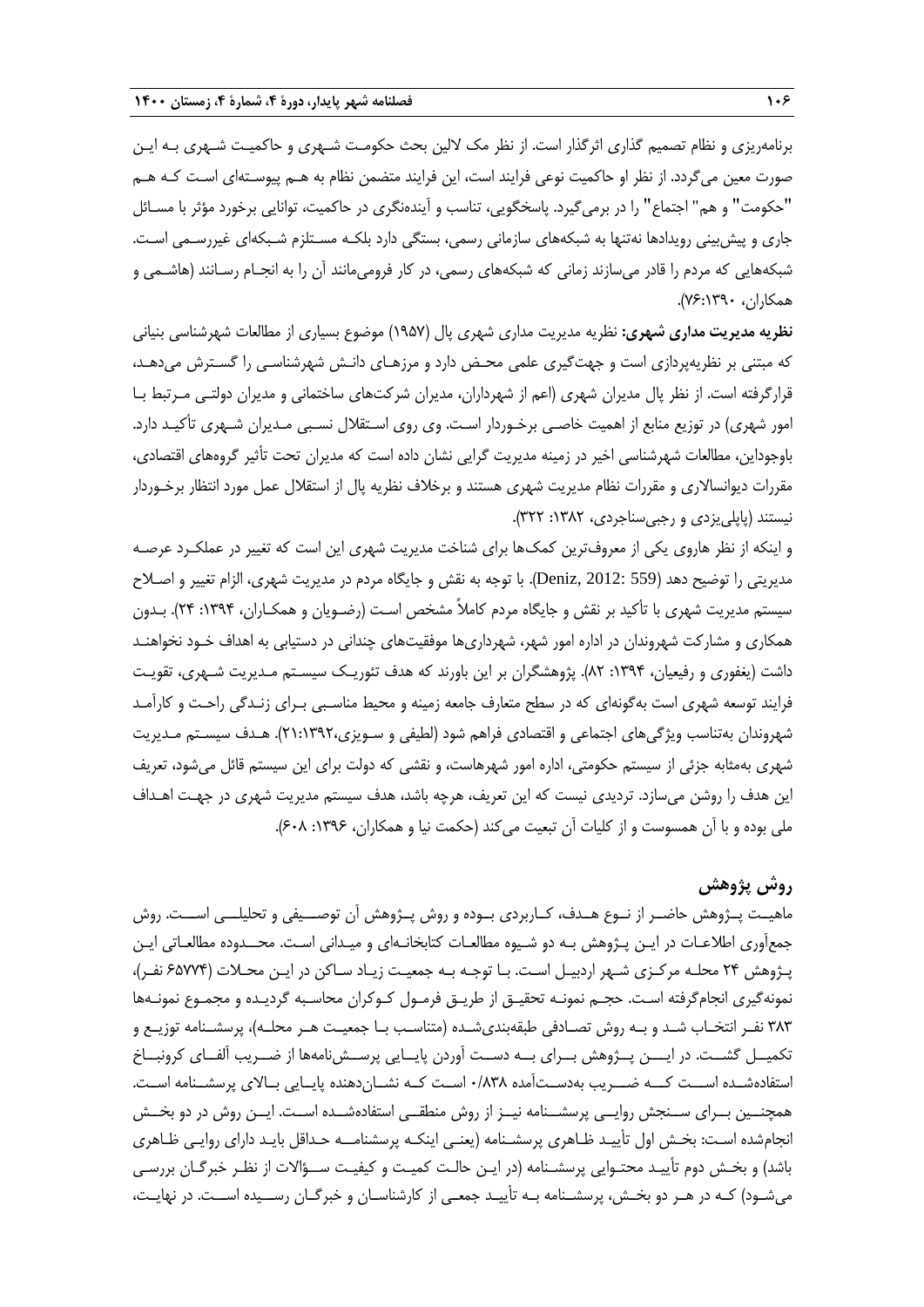برای تحلیـل دادههـای بهدسـتآمده و ارزیـابی عوامـل مـؤثر بـر رضـایت شـهروندان در مـدیریت شــهری در توسـعه پایدار شهری از مدل PLS Smart استفادهشده است. روش PLS Smart از دو بخش تشکیلشده است.

| متغيرها                                                                                                        | شاخص              |  |  |  |
|----------------------------------------------------------------------------------------------------------------|-------------------|--|--|--|
| عملکرد مدیریت شهری در ارتباط با حفظ بناهای با ارزش تاریخی و میراثی؛ عملکرد مدیریت شهری در ارتباط با ترغیب      |                   |  |  |  |
| ساکنان محله به ماندن در محله؛ عملکرد مدیریت شهری در ارتباط با ایجاد محلهای گذران اوقات فراغت ساکنان؛ عملکرد    |                   |  |  |  |
| مدیریت شهری در ارتباط با ایجاد فرهنگسرا، حوزه هنری، کتابخانه و…(رفاه شهروندی)؛ عملکرد مدیریت شهری در ارتباط با | اجتماعي –فرهنگي   |  |  |  |
| حس سرزندگی شهری، احساس شهروندی تعلق مکانی و رضایت از محل زندگی؛ عملکرد مدیریت شهری در ارتباط با اعتماد         |                   |  |  |  |
| اجتماعی (اعتماد مردم به هم و شهرداری)، احساس خوشبختی و اجتماعمحور بودن.                                        |                   |  |  |  |
| عملکرد مدیریت شهری در ارتباط با ایجاد واحدهای تجاری و اقتصادی موردنیاز ساکنان محله؛ عملکرد مدیریت شهری در      |                   |  |  |  |
| ارتباط با سوداًوری فعالیتهای اقتصادی موجود؛ عملکرد مدیریت شهری در ارتباط با توزیع مناسب فعالیتهای اقتصادی؛     |                   |  |  |  |
| عملکرد مدیریت شهری در ارتباط با جلوگیری از فعالیت اقتصادی مزاحم؛ عملکرد مدیریت شهری در ارتباط با تسهیل در صدور | اقتصادي و مديريتي |  |  |  |
| پروانه کسب برای مشاغلی که موردنیاز ساکنان محله.                                                                |                   |  |  |  |
| عملکرد مدیریت شهری در ارتباط با تنظیف و نگهداری و نهرهای عمومی و مجاری آب و فاضلاب؛ عملکرد مدیریت شهری در      |                   |  |  |  |
| ارتباط با جمعأورى، دفع و بازيافت زباله و ايجاد محلهاى مخصوص تخليه زباله؛ عملكرد مديريت شهرى در ارتباط با فراهم |                   |  |  |  |
| أوردن حملونقل عمومی (اتوبوس٫انی و تاکسی٫انی)؛ عملکرد مدیریت شهری در ارتباط با ایجاد، حفظ و نگهداری باغها و     | زيستمحيطى         |  |  |  |
| پارکهای عمومی؛ عملکرد مدیریت شهری در ارتباط با اهتمام در تمیزی و پاکیزگی و خرید پسماند.                        |                   |  |  |  |
| عملکرد مدیریت شهری در ارتباط با اجرای طرحهای عمرانی متنوع، آسفالت معابر و نصب نیمکت و ایجاد مبلمان شهری برای   |                   |  |  |  |
| بهبود وضعیت محله؛ عملکرد مدیریت شهری در رسیدگی به وضعیت بافت فرسوده و توجه به نوسازی و بهسازی مساکن؛           |                   |  |  |  |
| عملکرد مدیریت شهری در ارتباط با ایجاد کاربریهای متنوع برای گروههای مختلف سنی؛ عملکرد مدیریت شهری در ارتباط با  | فيزيكى كالبدى     |  |  |  |
| دسترسی به خدمات آموزشی (مهدکودک، دبستان، راهنمایی و متوسطه)؛ عملکرد مدیریت شهری در ارتباط با دسترسی به         |                   |  |  |  |
| خدمات بهداشتی و درمانی (خانه بهداشت، درمانگاه و)؛ عملکرد مدیریت شهری در ارتباط با ایجاد پارکینگ عمومی، احداث   |                   |  |  |  |
| فرهنگسرا، مسجد، بازار روز، ساخت یادمانها و نصب تابلوهای راهنمای مسیر در محله.                                  |                   |  |  |  |

| جدول شماره ۱. متغیرهای موردمطالعه تحقیق |  |  |
|-----------------------------------------|--|--|
|-----------------------------------------|--|--|

| تعداد نمونه منتخب | جمعيت                                 | محله            |
|-------------------|---------------------------------------|-----------------|
| ۶                 | ۷۶۳                                   | زينال           |
| ۱۱                | 19.                                   | اونچى ميدان     |
| γ                 | 15.1                                  | طوى             |
| ٣                 | ۴۱۶                                   | اسماعیل بیگ     |
| ۲۸                | ۴۹۲۵                                  | ملاهادي         |
| ٢٣                | <b>٣٧۶٢</b>                           |                 |
| $\mathcal{L}$     | ۱۶۹۰                                  | عالى قاپو       |
| ٩                 | ۱۵۶۴                                  | شاه باغی        |
| ٣۴                | ۵۷۰۴                                  | نواب صفوى       |
| ۱٢                | $\mathbf{Y} \cdot \mathbf{A}$ ۶       | باغميشه         |
| ۴۱                | $V \cdot V \Upsilon$                  | محمديه          |
| ٢٢                | ٣٧٨٠                                  | اوچ دکان        |
| ۵                 | ۶۷۲                                   | تازه میدان      |
| ۶                 | 1.91                                  | تازه شهر        |
| ۱۵                | $\mathbf{Y}\mathbf{A}\cdot\mathbf{B}$ | يساول<br>عليّه  |
| ١.                | ۱۷۲.                                  |                 |
| ۱۹                | ٣٢۶۴                                  | أقاكاظم         |
| ٧                 | ۱۲۹۶                                  | پیرعبدالملک     |
| ۵                 | ٧۶٨                                   | پيرشمس الدّين   |
| ١٨                | ۲۰۸٧                                  | پیر زرگر        |
| ١.                | $1Y \cdot \Lambda$                    | سيدأباد (منزوي) |
| ٣۶                | 9.00                                  | پیر مادر        |
| ۲۸                | 4177                                  | يعقوبيه         |
| ۲۳                | ٣٨١٠                                  |                 |
| ٣٨٣               | ۶۵۷۷۴                                 | مجموع           |

#### **جدول شماره .2 مشخصات محالت موردمطالعه و تعداد نمونه منتخب هر محله**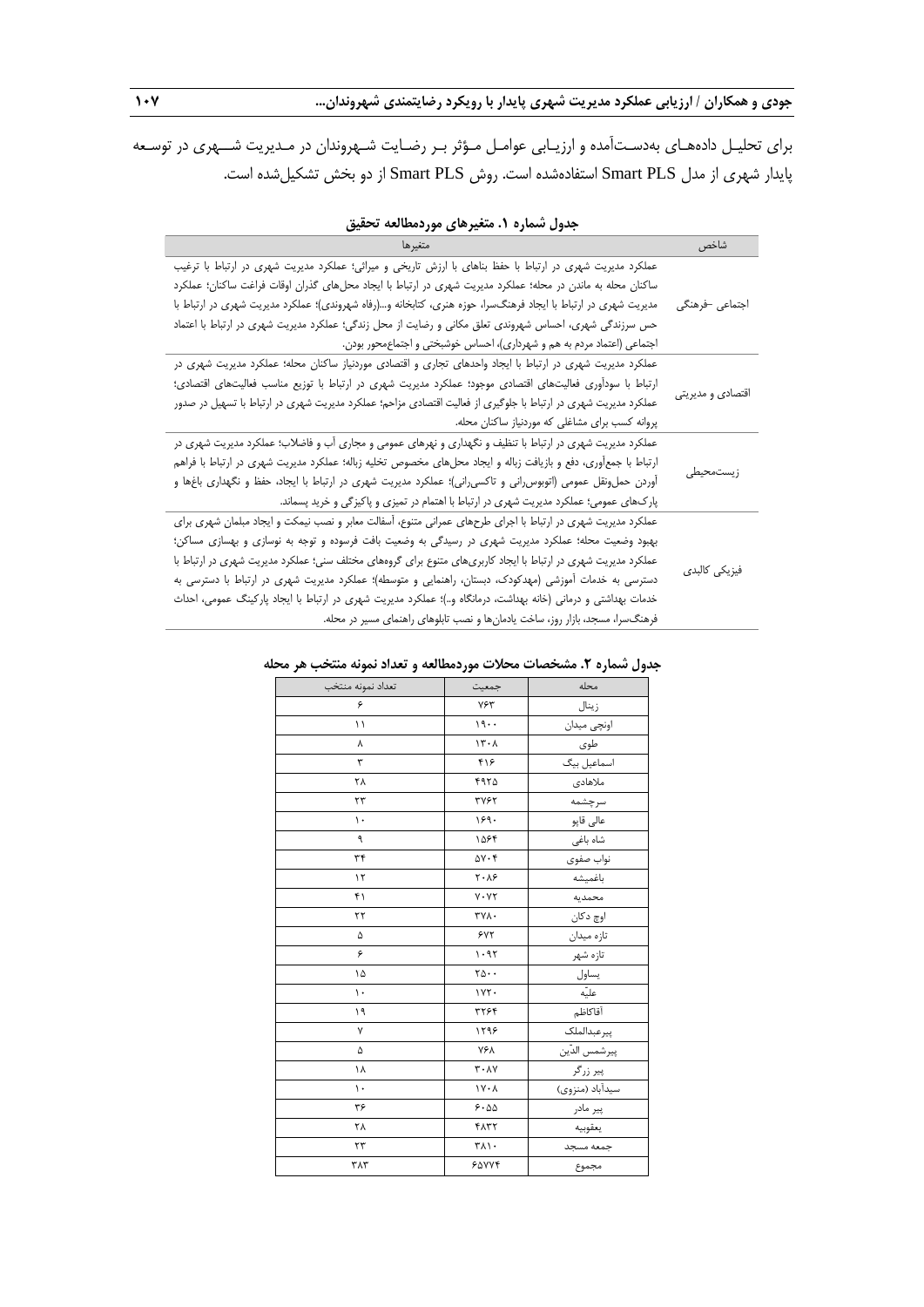#### **محدوده موردمطالعه**

در شکل شماره ،0 قلمرو جغرافیایی این پژوهش شهر اردبیل نمایش دادهشـده اسـت. شـهر اردبیـل یکـی از کهنتـرین شهرهای ایران به شمار میرود. نام باستان این شهر آرتاویل بوده و از سردترین شهرهای ایران محسوب میگردد. بافـت کنونی شهر اردبیل بهصورت تارعنکبوتی است که بهتبع آن اغلب خیابانهای شهر بهاستثنای چنـد مـورد منحنـی شـکل میباشد. جمعیت اردبیل بر اساس نتایج نهایی سرشماری عمومی نفوس و مسکن سال 0332 بالغبر 253371 بوده اسـت که ازاینجهت، شانزدهمین شهر پرجمعیت ایران به شمار میرود. بر پایه همـین آمـار از مجمـوع جمعیـت شـهر اردبیـل 51474 نفر را مردان و ٢٣٨٥٣۵ نفر را زنان تشکیل میدهند. همچنین شمار خانوارهای این شهر بالغبر ١۵٨۶٢٧ خانوار بوده است )یزدانی و پاشازاده، :0337 70(.



**شکل شماره .1 محدوده جغرافیایی مورد مطالعه**

# **بحث و یافتهها**

یافتههای توصیفی تحقیق نشان میدهد که از 313 نفر نمونه آماری تحقیق از نظر سن، 31 درصد در گروه سنی 12-31 سال؛ از نظر جنسیت، 11 درصد مرد؛ از نظر تأهل، 71 درصد متأهل، از نظر سطح سواد، 33 درصد دیپلم و از نظـر شـغل 10 درصد نمونه آماری تحقیق را افراد با گروه شغلی آزاد تشکیل دادهاند. سایر جزییات در جدول شماره 3 ارائهشده است.

| ميانگين واريانس | پایایی                                               | ألفاي                                                                              | بار عاملی                        | گويه                                                                                                                            | شاخص                      |                                                                                                                                                  |                 |  |  |  |  |                                                                                                      |  |                                                                                                   |  |
|-----------------|------------------------------------------------------|------------------------------------------------------------------------------------|----------------------------------|---------------------------------------------------------------------------------------------------------------------------------|---------------------------|--------------------------------------------------------------------------------------------------------------------------------------------------|-----------------|--|--|--|--|------------------------------------------------------------------------------------------------------|--|---------------------------------------------------------------------------------------------------|--|
| استخراجى        | تركيبي                                               | كرونباخ                                                                            |                                  |                                                                                                                                 |                           |                                                                                                                                                  |                 |  |  |  |  |                                                                                                      |  |                                                                                                   |  |
|                 | .1955<br>$\cdot/\gamma \cdot \gamma$<br>$\cdot$ /۵۷۱ | $\cdot$ /٣۵١<br>$-$ /۴۷۵<br>$\cdot$ /YA9<br>$-10YA$<br>$\cdot/\Delta \cdot \Delta$ |                                  |                                                                                                                                 |                           |                                                                                                                                                  |                 |  |  |  |  |                                                                                                      |  | ۱. مدیریت شهری در ارتباط با حفظ بناهای با ارزش تاریخی و میراثی<br>در محله شما چگونه عمل کرده است؟ |  |
|                 |                                                      |                                                                                    |                                  |                                                                                                                                 |                           | ۲. مدیریت شهری در ارتباط با ترغیب ساکنان محله به ماندن در محله،<br>در محله شما چگونه عمل کرده است؟                                               |                 |  |  |  |  |                                                                                                      |  |                                                                                                   |  |
|                 |                                                      |                                                                                    |                                  |                                                                                                                                 |                           |                                                                                                                                                  |                 |  |  |  |  | ۳. مدیریت شهری در ارتباط با ایجاد محلهای گذران اوقات فراغت<br>ساکنان در محله شما چگونه عمل کرده است؟ |  |                                                                                                   |  |
|                 |                                                      |                                                                                    |                                  |                                                                                                                                 |                           | ۴. مدیریت شهری در ارتباط با ایجاد فرهنگسرا، حوزه هنری، کتابخانه<br>و(رفاه شهروندي) در محله شما چگونه عمل كرده است؟                               | اجتماعی –فرهنگی |  |  |  |  |                                                                                                      |  |                                                                                                   |  |
|                 |                                                      |                                                                                    |                                  | ۵–مدیریت شهری در ارتباط با حس سرزندگی شهری، احساس<br>شهروندی تعلق مکانی و رضایت از محل زندگی در محله شما چگونه<br>عمل کردہ است؟ |                           |                                                                                                                                                  |                 |  |  |  |  |                                                                                                      |  |                                                                                                   |  |
|                 |                                                      |                                                                                    | $\cdot/\lambda\backslash\lambda$ |                                                                                                                                 |                           | ۶. مدیریت شهری در ارتباط با اعتماد اجتماعی (اعتماد مردم به هم و<br>شهرداری)، احساس خوشبختی و اجتماع محور بودن در محله شما<br>چگونه عمل کرده است؟ |                 |  |  |  |  |                                                                                                      |  |                                                                                                   |  |
| .7019           | $\cdot$ /YY $\cdot$                                  | $\cdot$ /۶۱۸                                                                       | $\cdot$ /٣۵٢                     | ۰۱. مدیریت شهری در ارتباط با ایجاد واحدهای تجاری و اقتصادی<br>موردنیاز ساکنان محله، در محله شما چگونه عمل کرده است؟             | اقتصاد <i>ی</i> و مدیریتی |                                                                                                                                                  |                 |  |  |  |  |                                                                                                      |  |                                                                                                   |  |

**جدول شماره .3 خالصهای از کیفیت PLS( بارهای عاملی، آلفای کرونباخ، پایایی ترکیبی، میانگین واریانس استخراجی(**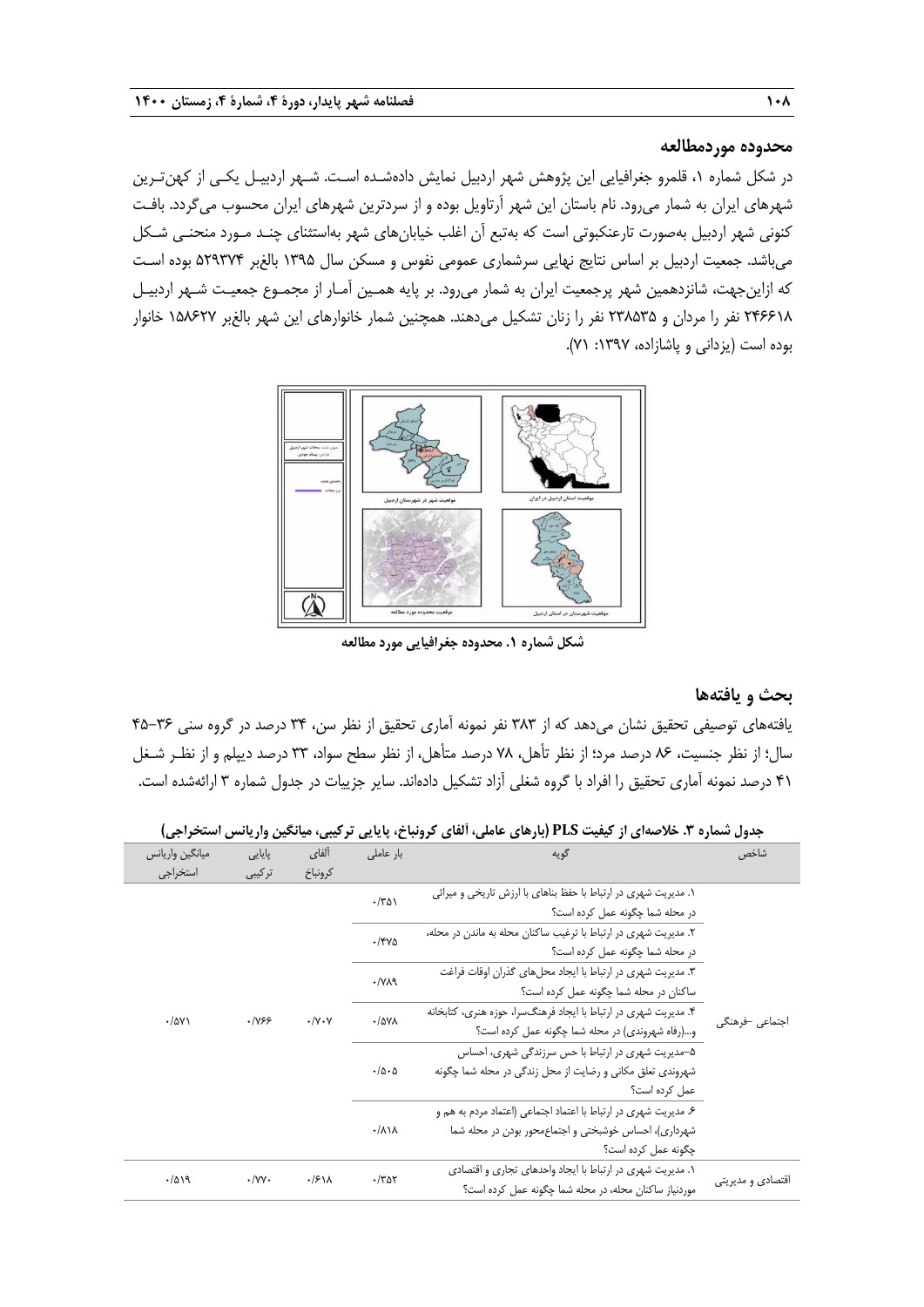|               | ۲. مدیریت شهری در ارتباط با سودآوری فعالیتهای اقتصادی موجود<br>در محله شما چگونه عمل كرده است؟                              | $\cdot$ / $\vee$ $\wedge$ $\star$  |                       |                                    |       |  |  |
|---------------|-----------------------------------------------------------------------------------------------------------------------------|------------------------------------|-----------------------|------------------------------------|-------|--|--|
|               | ۳. مدیریت شهری در ارتباط با توزیع مناسب فعالیتهای اقتصادی در                                                                | .711                               |                       |                                    |       |  |  |
|               | محله شما چگونه عمل کرده است؟                                                                                                |                                    |                       |                                    |       |  |  |
|               | ۴. مدیریت شهری در ارتباط با جلوگیری از فعالیت اقتصادی مزاحم در<br>محله شما چگونه عمل کرده است؟                              | ۰۱۶۰۸                              |                       |                                    |       |  |  |
|               | ۵. مدیریت شهری در ارتباط با تسهیل در صدور پروانه کسب برای                                                                   |                                    |                       |                                    |       |  |  |
|               | مشاغلی که موردنیاز ساکنان محله، در محله شما چگونه عمل کرده                                                                  | ۰/۵۵۸                              |                       |                                    |       |  |  |
|               | است؟                                                                                                                        |                                    |                       |                                    |       |  |  |
|               | ۱. تنظیف و نگهداری و نهرهای عمومی و مجاری آب و فاضلاب در                                                                    | .1514                              |                       |                                    |       |  |  |
|               | محله شما چگونه عمل کرده است؟                                                                                                |                                    |                       |                                    |       |  |  |
|               | ٢. مديريت شهري در ارتباط با جمع آوري، دفع و بازيافت زباله و ايجاد                                                           | ٠/۶۲۸                              |                       |                                    |       |  |  |
|               | محلهای مخصوص تخلیه زباله در محله شما چگونه عمل کرده است؟                                                                    |                                    |                       |                                    |       |  |  |
|               | ۳. مدیریت شهری در ارتباط با فراهم آوردن حملونقل عمومی                                                                       | $-715$                             | $\cdot$ / $\gamma$ ۹۶ | $\cdot$ /۵۵۷<br>.18.               |       |  |  |
| زیستمحیطے ،   | (اتوبوس رانی و تاکسی رانی) در محله شما چگونه عمل کرده است؟                                                                  |                                    |                       |                                    |       |  |  |
|               | ۴. مدیریت شهری در ارتباط با ایجاد، حفظ و نگهداری باغها و                                                                    | $\cdot$ / $\Lambda$ ۴۷             |                       |                                    |       |  |  |
|               | پارکهای عمومی در محله شما چگونه عمل کرده است؟                                                                               |                                    |                       |                                    |       |  |  |
|               | ۵. مدیریت شهری در ارتباط با اهتمام در تمیزی و پاکیزگی و خرید                                                                | $\cdot$ / $\vee$ $\wedge$ $\wedge$ |                       |                                    |       |  |  |
|               | پسماند در محله شما چگونه عمل کرده است؟                                                                                      |                                    |                       |                                    |       |  |  |
|               | ۱. مدیریت شهری در ارتباط با اجرای طرحهای عمرانی متنوع، آسفالت                                                               |                                    |                       |                                    |       |  |  |
|               | معابر و نصب نیمکت و ایجاد مبلمان شهری برای بهبود وضعیت محله                                                                 | $\cdot$ / $\gamma$ ۹۴              |                       |                                    |       |  |  |
|               | شما چگونه عمل کرده است؟                                                                                                     |                                    |                       |                                    |       |  |  |
|               | ۲. مدیریت شهری در رسیدگی به وضعیت بافت فرسوده و توجه به                                                                     | .188                               |                       |                                    |       |  |  |
|               | نوسازی و بهسازی مساکن در محله شما چگونه عمل کرده است؟                                                                       |                                    |                       |                                    |       |  |  |
|               | ۳. مدیریت شهری در ارتباط با ایجاد کاربریهای متنوع برای گروههای                                                              | ۰/۸۴۲                              |                       |                                    |       |  |  |
|               | مختلف سنی در محله شما چگونه عمل کرده است؟                                                                                   |                                    |                       |                                    |       |  |  |
| فیزیکی کالیدی | ۴. مدیریت شهری در ارتباط با دسترسی به خدمات آموزشی                                                                          |                                    | $\cdot/\Lambda$ ۴.    | $\cdot / \lambda \lambda \Upsilon$ | ./av9 |  |  |
|               | (مهدکودک، دبستان، راهنمایی و متوسطه) در محله شما چگونه عمل                                                                  | ۰/۸۱۵                              |                       |                                    |       |  |  |
|               | کردہ است؟                                                                                                                   |                                    |                       |                                    |       |  |  |
|               | ۵. مدیریت شهری در ارتباط با دسترسی به خدمات بهداشتی و درمانی                                                                | .1954                              |                       |                                    |       |  |  |
|               | (خانه بهداشت، درمانگاه و) در محله شما چگونه عمل كرده است؟                                                                   |                                    |                       |                                    |       |  |  |
|               | ۶. ایجاد پارکینگ عمومی، احداث فرهنگسرا، مسجد، بازار روز، ساخت<br>یادمانها و نصب تابلوهای راهنمای مسیر در محله شما چگونه عمل | $\cdot$ /٣٧١                       |                       |                                    |       |  |  |
|               | کردہ است؟                                                                                                                   |                                    |                       |                                    |       |  |  |
|               |                                                                                                                             |                                    |                       |                                    |       |  |  |

اطلاعات جدول شماره ۳، نشان میدهد که کلیه مقادیر آلفای کرونباخ بیشتر از ۰/۷ میباشد که حاکی از مطلـوب بـودن پایایی میباشد. و مقادیر پایایی مرکب نیز بیشتر از 1/7 و تمامی متغیرهـای پـژوهش دارای میـزان AVE بیشـتر از 1/2 میباشند که این حاکی از روایی همگرای مناسب متغیرهای پژوهش است. معیار پایایی ترکیبی یکـی دیگـر از معیارهـای ارزیابی تعیین پایایی سازهها در روش حداقل مربعات جزیی است. این معیار نیز بایستی بیشتر از 1/7 باشـد کـه در نتـایج جدول فوق نیز نشان پایایی ترکیبی مناسب دارد. در جدول شماره 1 نیز جهت روایی واگرایی مـدل انـدازهگیری، از معیـار فورنل– الرکر استفاده گردید. بر اساس این معیار، روایی واگرایی قابلقبول یک مدل، حاکی از آن است که یک سـازه در مدل نسبت به سازههای دیگر تعامل بیشتری با شاخصهایش دارد. روایی واگرایی وقتی در سطح قابـلقبولی اسـت کـه میزان متوسط واریانس استخراجشده برای هر سازه، بیشتر از واریانس اشتراکی بین آن سازه و سـازههای دیگـر در مـدل باشد.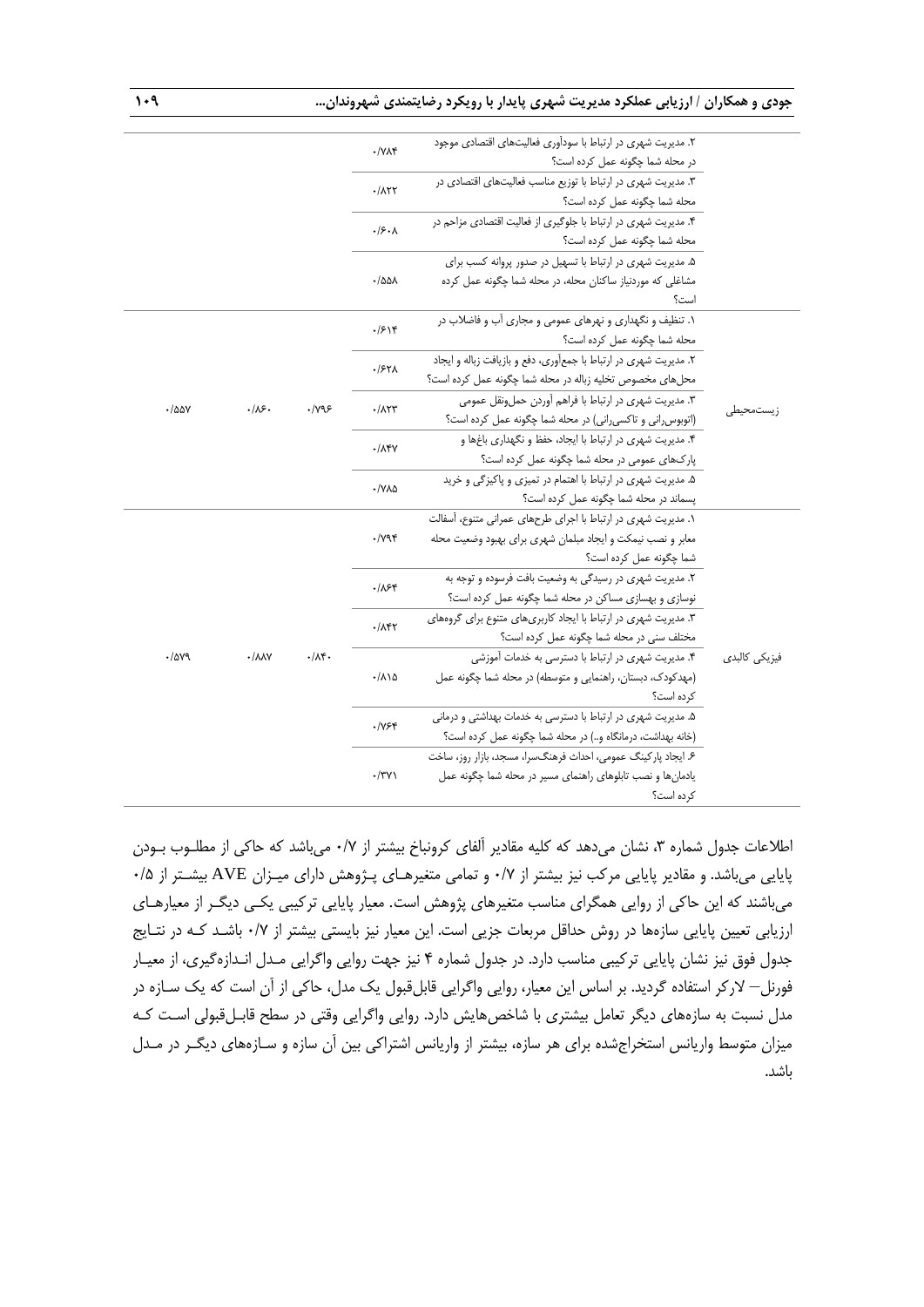|                | . .                  |                       |               |              |                     |
|----------------|----------------------|-----------------------|---------------|--------------|---------------------|
| عملكرد شهرداري | بعد فيزيكي           | بعد زیستمحیطی         | بعد اقتصادي   | بعد اجتماعي  |                     |
| اردييل         | كالبدى               |                       | َ مديريتي     | فرهنگي       |                     |
|                |                      |                       |               | .49.9        | بعد اجتماعي– فرهنگي |
|                |                      |                       | $\cdot$ /Y۴Y  | .1005        | بعد اقتصادی -       |
|                |                      |                       |               |              | مديريتي             |
|                |                      | $-.100$               | .1059         | .1750        | بعد زيستمحيطى       |
|                | $\cdot/\lambda\cdot$ | .79.8                 | $\cdot/\tau\$ | $\cdot$ /٢٨Υ | بعد فيزيكي- كالبدى  |
| .705           | $\cdot$ /Y۶)         | $\cdot$ / $\gamma$ ۴۶ | .158V         | .7090        | عملكرد شهرداري      |
|                |                      |                       |               |              | اردييل              |

**جدول شماره .4 ماتریس همبستگی و بررسی روایی متغیرهای پژوهش بر اساس معیار Larcker-Fornell**

طبق این معیار یک متغیر پنهان در مقایسه با سایر متغیرهای پنهان، باید پراکندگی بیشتری را در بین مشـاهده پـذیرهای خودش داشته باشد، تا بتوان گفت متغیر پنهـان مـدنظر روایـی تشخیصـی بـاالیی دارد و شـاخصهای ارزیـابی عملکـرد شهرداری اردبیل نیز دارای روایی تشخیصی باالیی بودهاند.

**آزمون الگوی ساختاری**

در بررسی آزمون الگوی ساختاری، ضـرایب معنـاداری گویـهها )مقـدار t)، معیارهـای 2R، 2f و 2Q محاسـبه و تفسـیر می شوند.

**ضرایب معناداری t:** معیار اول برازش الگوی ساختاری ضـرایب معنـاداری t اسـت کـه نتیجـه آن در شـکل شـماره 5 ارائهشده است. تمامی ضرایب معناداری t از ۱/۹۶ بیشتر هستند، یعنی تمامی گویهها و روابط میان متغیرها سطح اطمینان 32% معنادار هستند.



**شکل شماره .2 مقدار t گویهها**

معیار 2R: معیار دوم الگوی ساختاری معیار 2R میباشد. 2R مربوط به متغیرهای پنهان درونزای )وابسـته( الگـو اسـت. 2R معیاری است که نشان از تأثیر یک متغیر برونزا بر یک متغیر درونزا دارد و سه مقدار ،1/03 1/33 و 1/17 بهعنوان مقدار ملاک برای مقادیر ضعیف، متوسط، و قوی تفسیر میشود (داوری و رضازاده، ۱۳۹۵: ۱۴۶). با توجه به شکل شماره ،3 مقدار 2R مربوط به متغیر درونزای 1/27 میباشد که نشان از مناسب بودن برازش الگوی ساختاری میباشد.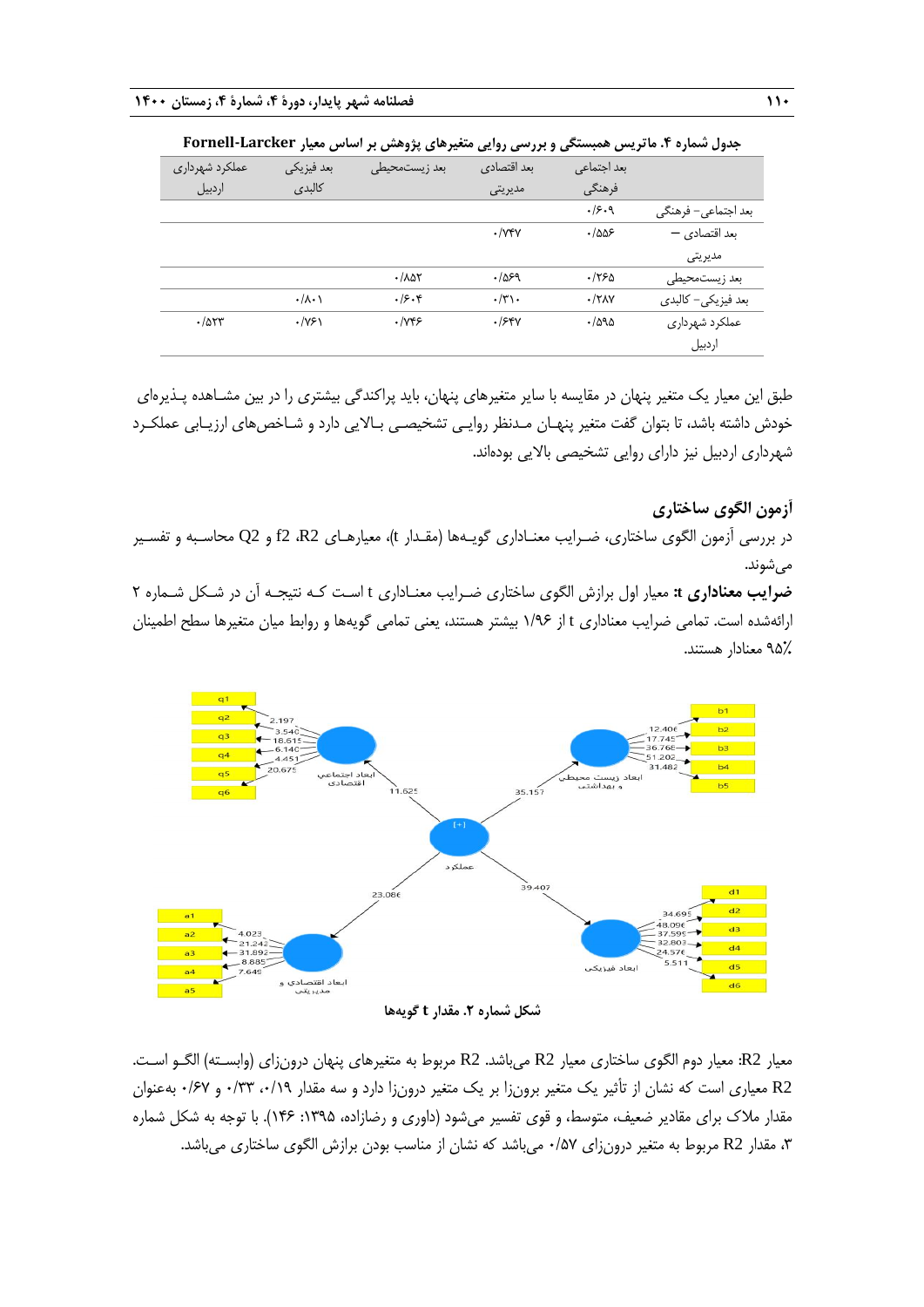

**شکل شماره .3 مقدار 2R متغیر درونزا**

برای بررسی توانـایی پیشبینـی <sup>0</sup> **معیار 2Q:** معیار چهارم الگوی ساختاری معیار 2Q میباشد. ضریب 2Q استون- گیسر متغیرهای وابسته از روی متغیرهای مستقل استفاده میشود. مقادیر مثبت این ضریب نشـانگر توانـایی پیشبینـی اسـت. هنسلر ٔو همکاران (۲۰۰۹) در مورد شدت توانایی پیش بینی الگو در مـورد سـازههای درونiرا مقـادیر ۰/۱۲۵ ، ۱/۵۰ و ۲/۵ به ترتیب ضعیف، متوسط و قوی را تعیین نمودند (Vinzi,2010:49). مقدار Q2 مساوی با ۱/۴۸۶ میباشد که به معنای برازش بسیار مناسب الگو و توانایی قوی پیشبینی متغیرهای مشاهدهشده میباشد.



**شکل شماره .4 مقدار 2q متغیر درونزا**

|                 |                      | جدوں سمارہ ۷۔ معدار ۲۷ و ۲۰ جہت ارزیابی عملحرد مدیریت سہری اردبیں |                               |                        |
|-----------------|----------------------|-------------------------------------------------------------------|-------------------------------|------------------------|
| توانايي پيشبيني | R2                   | قدرت رابطه                                                        | Q2                            | اىعاد                  |
| رابطه ضعيف      | ۲۵۴.                 | توانايي پيشبيني متوسط                                             | $\cdot/\rangle \cdot \rangle$ | بعد اجتماعي– فرهنگي    |
| رابطه قوى       | $\cdot$ /Y۴Y         | توانايي پيشبيني متوسط                                             | ۰/۲۱۴                         | بعد اقتصادي- مديريتي   |
| رابطه قوی       | ۰/۸۵۲                | توانايي پيشبيني متوسط                                             | $\cdot$ /۳۷)                  | بعد زیستمحیطی و بهداشت |
| رابطه قوى       | $\cdot/\lambda\cdot$ | توانايي پيشبيني متوسط                                             | ۰/۳۳۴                         | بعد فيزيكي– كالبدى     |

|  |  |  |  |  | جدول شماره ۶. مقدار Q2 و R2 جهت ارزیابی عملکرد مدیریت شهری اردبیل |  |  |  |  |
|--|--|--|--|--|-------------------------------------------------------------------|--|--|--|--|
|--|--|--|--|--|-------------------------------------------------------------------|--|--|--|--|

2 .Hensle

1

<sup>1</sup> . Stone & Giesser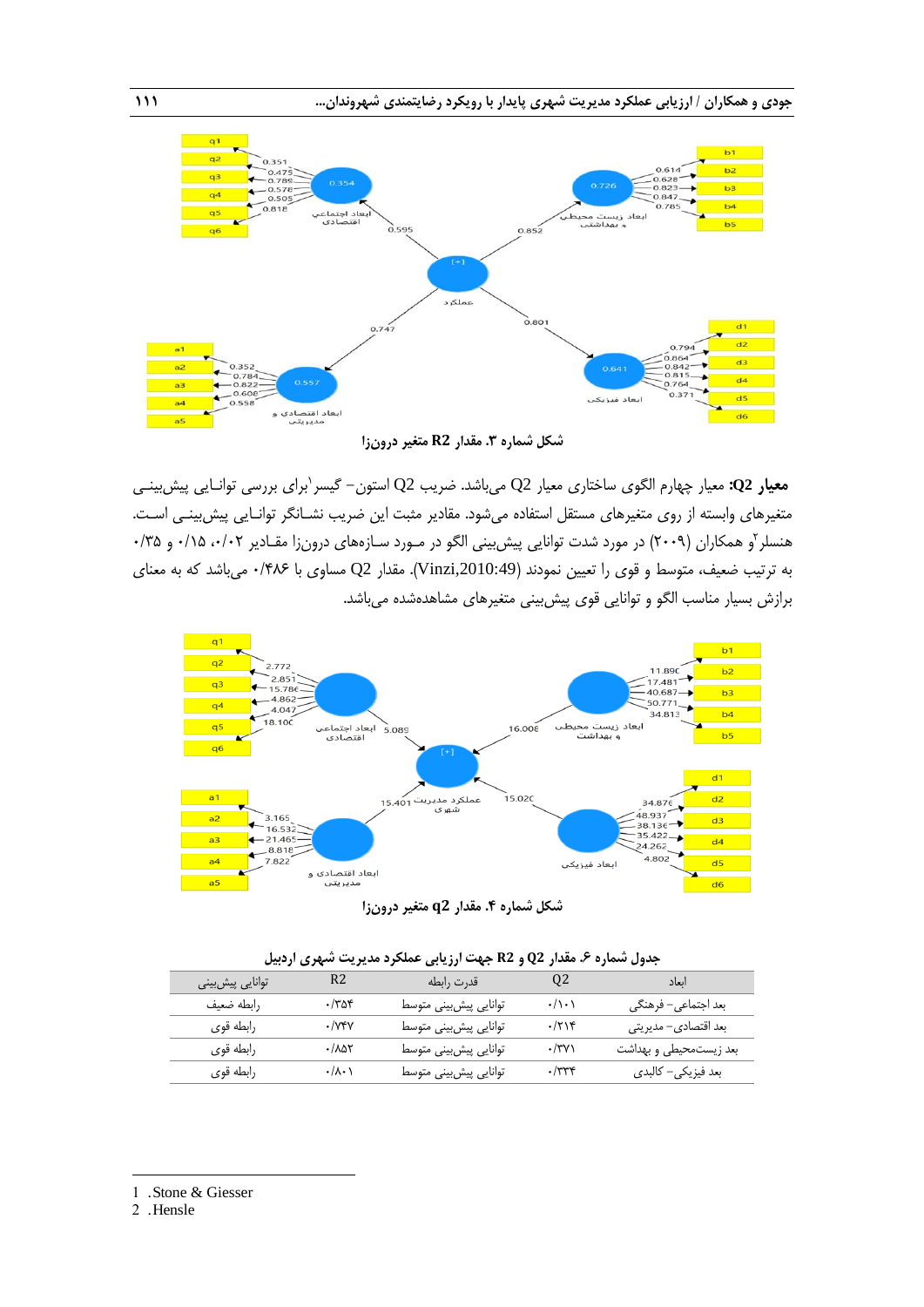

**شکل شماره .5 نتایج معادالت ساختاری بر اساس ضرایب معناداری**

| جدوں سمارہ ۰. سایج بررسی ترتیبیات کا تحقیق |                    |                        |              |                                                                       |  |  |
|--------------------------------------------|--------------------|------------------------|--------------|-----------------------------------------------------------------------|--|--|
| نتيجه                                      | سطح                | آماره T                | ضريب         | فرضيه                                                                 |  |  |
|                                            | معنىدارى           |                        | مسير         |                                                                       |  |  |
| معنىدار است                                | $\cdot/\cdot\cdot$ | $\Delta/\cdot \Lambda$ | .1195        | عملکرد شهرداری در بعد اجتماعی-فرهنگی بر رضایتمندی شهروندان مؤثر است.  |  |  |
| معنى دار است                               | $\cdot/\cdot\cdot$ | $10/\mathfrak{f}$ .    | $\cdot$ /۲۴۳ | عملکرد شهرداری در بعد اقتصادی-مدیریتی بر رضایتمندی شهروندان مؤثر است. |  |  |
| معنىدار است                                | $\cdot/\cdot\cdot$ | ۱۶/۰۷                  | $\cdot$ /٣٩۵ | عملکرد شهرداری در بعد زیستمحیطی بر رضایتمندی شهروندان مؤثر است.       |  |  |
| معنىدار است                                | $\cdot/\cdot\cdot$ | ۱۵/۰۲                  | .1959        | عملکرد شهرداری در بعد فیزیکی-کالبدی بر رضایتمندی شهروندان مؤثر است.   |  |  |

## **جدول شماره .7 نتایج بررسی فرضیههای تحقیق**

# **نتیجهگیری**

در سالیان اخیر تغییر در بنیانهای نظری برنامـهریزی باعـ شـده اسـت کـه مسـئله رضـایتمندی از اهمیــت فــراوان برخـوردار گردد. به اعتقاد صاحبنظران، رضایت از عملکرد موجب افزایش شایستگی و کرامت در افراد میگردد. ازاینرو، رضایتمندی عنـصر حیاتی در فرآیند توسعه پایدار تلقی گردیـده و از آن بـهعنوان حلقـه مفقـوده فرآینــد توســعه یــاد مـیشـود. نکته شایان تعمق آن است که عوامل مختلفی بر رضایتمندی شهروندان در فرآیند مـدیریت شـهری دخیـل و تأثیرگذارند. بر اساس مطالعات صورت گرفته در این پژوهش این عوامل در چهار بعد کلی: اجتماعی-فرهنگی، اقتصـادی، زیستمحیطی و کالبدی– فیزیکی دستهبندی شد. نتایج معـادالت سـاختاری نشـان داد کـه ابعـاد اجتمـاعی-فرهنگـی، اقتصادی-مدیریتی، زیستمحیطی و فیزیکی-کالبدی بر عملکرد شهری موثقاند و بـه لحـاظ آمـاری ایـن روابـ تائیـد میشوند. بر اساس معادالت ساختاری ابعاد فیزیکی-کالبدی و زیستمحیطی در اولویت اول و دوم و اقتصادی-مـدیریتی و اجتماعی-فرهنگی در اولویتهای سوم و چهارم قرارگرفتهاند. در همین خصوص نتایج ایـن تحقیـق بـا نتـایج تحقیـق خاکپور و همکاران )0337( مبنی بر اثرگذاری پایداری اجتماعی – فرهنگی محالت شهر پیرانشهر بـر عملکـرد مـدیریت شهری همخوانی دارد. نتایج حاصله از تعیین استراتژی میزان رضایتمندی شهروندان اردبیلی از ارزیابی عملکرد شهرداری کالنشهر اردبیل نشان داده که رضایتمندی شهروندان بر عملکرد شهرداری اردبیل در همه ابعـاد چهارگانـه اجتمـاعی - فرهنگی، زیستمحیطی، اقتصادی -مدیریتی و فیزیکی- کالبدی مؤثر میباشد و معنـیدار اسـت و همچنـین شـهروندان بااهمیت این دسته شاخصها آشنا بوده و آنها را در میزان رضایت مهـم ارزیـابی کردهانـد، بنـابراین از نظـر همـه ابعـاد موردپژوهش، شهرداری کالنشهر اردبیل استراتژی و مدیریت بهینه و جدیدی را در محالت موردمطالعه پژوهش حاضـر جهت بهبود وضعیت پایداری مبنای عمل خود قرار دهد. با عنایت به دستاوردها و نتـایج حاصـل از بررسـی فرضـیههای پژوهش پیشنهادهایی به شرح زیر ارائه میگردد:

-ارتقاء فرهنگ احترام به حقوق شهروندی.

-انتصاب مدیران و مسئوالن متخصص درزمینه برنامهریزی و مدیریت شهری.

-اتخاذ رویکردهای علمی و نوآورانه در مدیریت شهری اردبیل میتواند در توسعه پایدار شهری و هم نین در رضایتمندی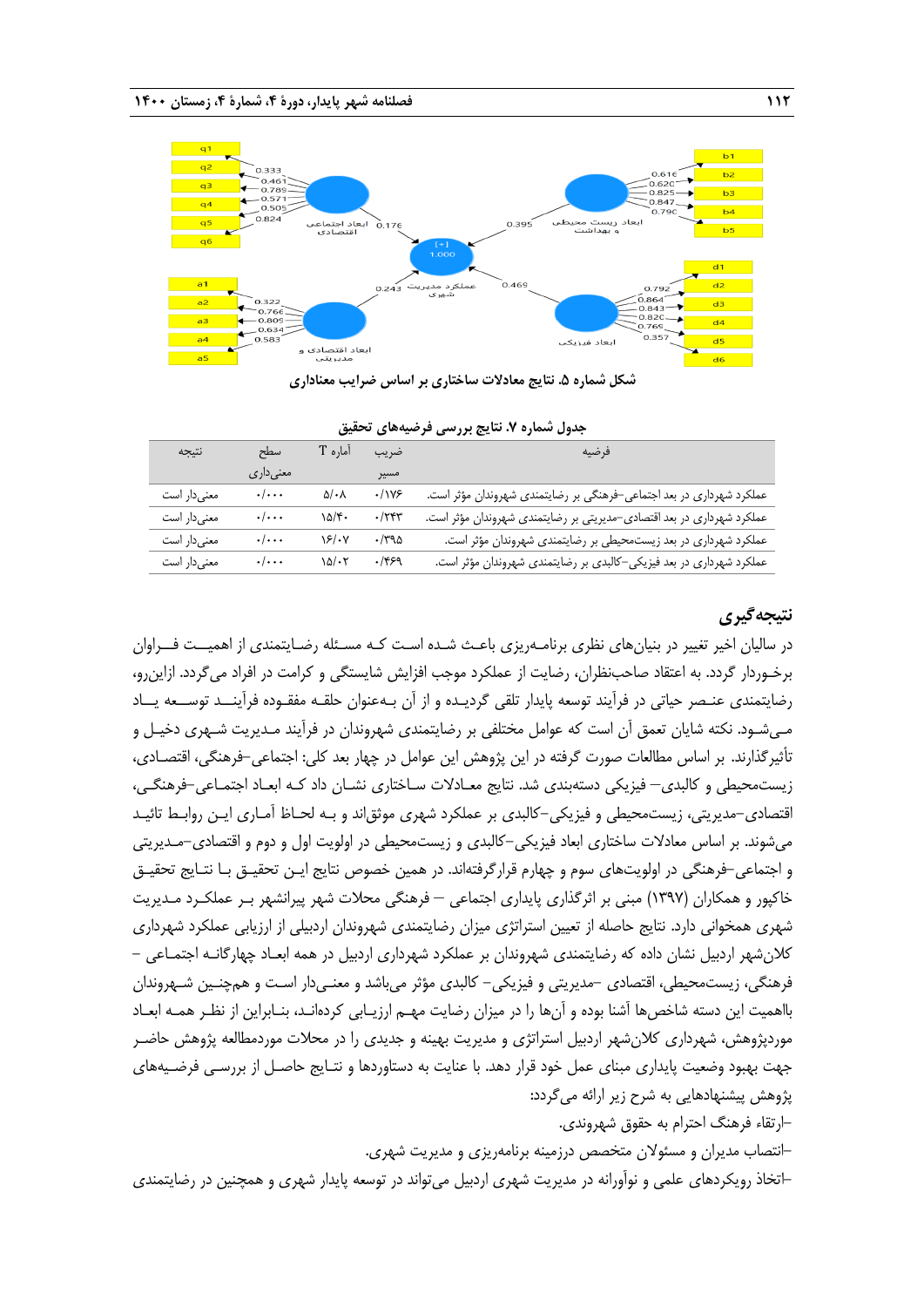شهروندان اردبیلی از شهرداری اردبیل مؤثر باشد، این موضوع در وهله اول نیازمند مـدیریت یکپارچـه شـهری و بـهدوراز اقدامات موازی و الگوهای جزیرهای در تصمیمگیریها است و در وهله دوم، مستلزم بهکارگیری نیروهای فعال، خـالق و برخوردار از دانش و تخصص الزم است. - تدوین سیاستهایی بهمنظور رعایت اصول پایداری در برنامهریزی، مـدیریت، اجـرا و نظـارت بـر تمـامی فعالیتهـا و فرآیندهای مرتبط با مدیریت شهری. -تدابیری در جهت تهیه تبلیغات رسانهای <sup>و</sup> شهری برای ظرفیتسازی فرهنگی و اقتصادی نوین در محـالت کالنشـهر-ایجاد عملکردهای صنایع هنری و فرهنگی در محالت کالنشهر اردبیل. اردبیل. تقویت ابعاد اقتصادی پایدار شهری در محالت کالنشهر اردبیل.

> **تقدیر و تشکر**-بنا به اظهار نویسنده مسئول، این مقاله حامی مالی نداشته است.

# **منابع**

- ( ) احسانی فرد، علی|صغر و اح سانی فرد، م هدی (١٣٩٢) ارا ئه مدل راه بردی سنجش، مدیریت و ارز یابی عمل کرد مؤثر شهرداریها با تلفیق دو مدل BSC و EFQM؛ مورد پژوهی: مناطق ۳ و ۱۸ شهرداری تـهران، نـ شریه مدیریت شهری، دوره ۱۱، شماره ۳۱، صص.۲۱-۷.
- 5( آقاعلیخانی، مصطفی؛ بخشنده نصرت، عباس؛ رحمانی، محمود )0337( نقش مدیریت ششـهری در ستوسـعه یپایـدار گرد شگریگردشـگری شهری مطالعه موردی: شهر رامسر، مدیریت شهری، دوره ،07 شماره ،20 صص.013-037.
- 3( بیگلری، شادی )0313(. ارزیابی عملکرد مدیریت شهری در پایداری محلهای ناحیه 5 منطقه 1 هتهـران، پایان منامـه کارشنا سی کارشناسـی ارشد جغرافیا و برنامهریزی شهری، به راهنمایی غالمرضا کاظمیان، دانشکده علوم انسانی، دانشگاه تربیت مدرس تهران.
	- 1( پاپلی یزدی، محمدحسین و رجبی سناجردی، حسین )0315( نظریات شهر و پیرامون، چاپ چهارم، تهران: انتشارات سمت.
- ۵) پرهیزکار، اکبر و علی فیروزبخت (۱۳۹۰) چشم|نداز مدیریت شهری در ایران با تأکید بر تو سعه پا یدار شهری، فـصلنامه جغرافیایی سرزمین، دوره ۸، شماره ۳۲، صص.۶۷-۴۳.
- 1( حاجی پور، خلیل )0312( برنامهریزی محله مبنا، رویکردی کارآمد در ایجاد مدیریت شهری پایدار، نشریه ههنرهـای زی ببـا، دوره ۰۱۳، شماره ۲۶، صص. ۴۶–۳۷.
- Y) حسینی، سید عبدالحسین (۱۳۹۹) سنجش میزان رضایتمندی شهروندان از عمل کرد مدیریت شهری با تأکـید بر خدمات شهری: نمونه موردی: شهر ایذه، پژوهش در هنر و علوم انسانی، دوره ۵، شماره ۶۰ صص. ۶۷-۵۹.
- 1( حکمتنیا، حسن؛ ملکی، محمد؛ موسوی، میرنجف؛ افشانی، علیرضا )0331( سنجش م یزان ( میـزان تحقق پپـذیری حکمروا یی خوب حکمروایـی خـوب شهری در ایران (مطالعه موردی: شهر ایلام)، پژوهش در هنر و علوم انسانی، دوره ۴۹، شماره ۳، صص. ۶۱۹–۶۰۷.
- ۹) خاکپور، براتعلی؛ شریفزاده اقدم، ابراهیم؛ شیخی، عبدالله (۱۳۹۷) ارزیابی عملکرد مدیریت شهری در پا یداری اجتـ ماعی فرهنگی محلات شهر پیرانشهر (با توجه به زیرگروههای جمعیتی)، مطالعات جامعهشناختی شهری، دوره ۱۷، شماره ۴، صص.  $.177 - 159$
- 01( خدام الحسینی، احمد و بهرامی، انوشیروان )0331(، ارزیابی عملکرد مدیریت شهری در پایداری شهری )مطالعه موردی: ششـهر ایذه) فصلنامه جغرافیا و مطالعات محیطی، سال ۸، شماره ۳۰، صص ۴۸-۳۳.
- ١١) درویشی، یوسف (١٣٩٣) بررسی موانع و چالشهای پیشروی مدیریت شهری در اردبیل، اولین کن فرانس بین|لملـلی نـیارش شهر پایا، 2 بهمنماه ،0333 دانشگاه اردبیل، صص.05-31.
- ١٢) رضویان، محمدتقی؛ قادرمرزی، حامد؛ علیان، مهدی؛ چراغی، رامین (١٣٩۴) راهبرد پژوهی مدیریت شهری در راستای تو سعه پایدار در بافتهای تاریخی نمونه موردی: بافت تاریخی شهر یزد، ن شریه برنا مهریزی تو سعه شهری و منط قهای، دوره ۰، شماره ۱، صص.۴۸-۲۴.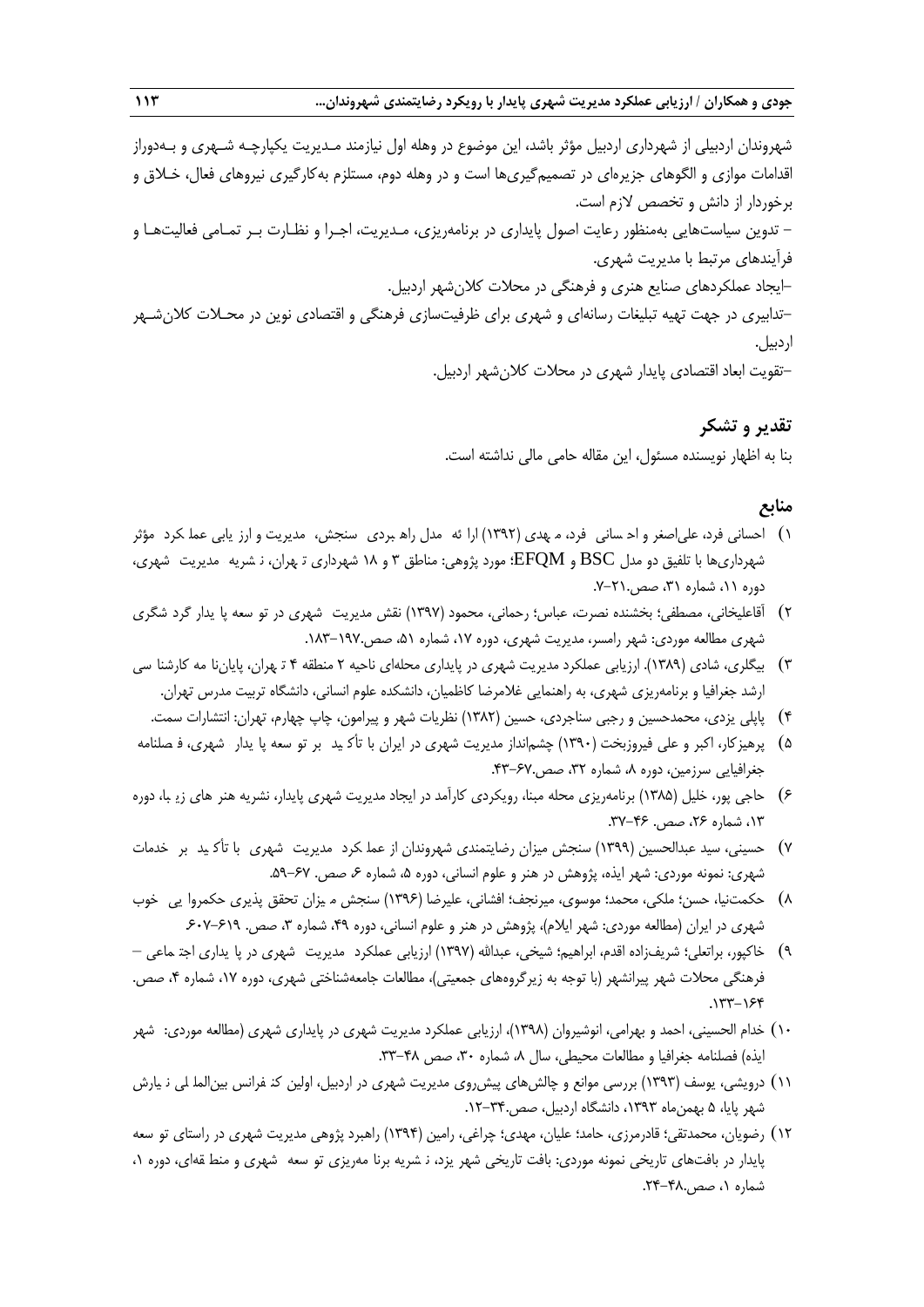- ١٣) رنه شورت، جان (١٣٨٨) نظریه شهری ارزیابی انتقادی، ترجمه کرامت الله زیاری، حافظ م هدنژاد و فر یاد پره یز، چاپ اول، تهران: انتشارات دانشگاه تهران.
- ١۴) زیاری، کرامتالله؛ یدالهنیا، هاجر؛ یدالهنیا، حسین (١٣٩٩) تحلیل عملکرد مدیریت شهری با تأکید بر شاخصهای حکمروا یی خوب از منظر شهروندان (موردمطالعه: شهر ساری)، پژوهش و برنامهریزی شهری، سال ۱۱، شماره ۴۰، صص. ۱۶–۱.
- ۱۵ سعیدی، عباس (۱۳۸۸) مدیریت شهری، دانشنامه مدیریت شهری و رو ستایی، چاپ اول، تـهران: سازمان شهرداریها و دهیاریهای کشور.
- 01( شیانی، ملیحه و علی محمدی، محمد )0331( مطالعه فرهنگ شهروندی در مدیریت شهری تهران، پژوهشهای انسانشناسی ایران، دوره ۵، شماره ۲، صص ۲۵۰-۲۲۷.
- 0( صرافی، مظفر و عبدالهی، مجید )0317( تحلیل مفهوم شهروندی و ارزیابی جایگاه آن در قوانین، مقررات و مدیریت شهری، ررات شـهری، پژوهشهای جغرافیایی، دوره ۵، شماره ۶۳، صص. ۱۳۴–۱۱۵.
- 01( صفری، سعید؛ بیگینیا، عبدالرضا؛ سمیعزاده، مهدی؛ ذاکریفرد، سیدجمال )0332( طراحی و ساماندهی مؤلفههای اندازهگیری عملکرد مدیریت شهری با تأکید بر حکمرانی خوب و ارزیابی متوازن، فصلنامه اقتصاد و مدیریت شهری، دوره ۴، شماره ۱۶، صص ۱۰۶-۸۷.
- ١٩) طالبی، محمدعلی؛ رهنمایی، محمدتقی؛ قربانی نژاد، ریباز (١٣٩٩) آسیبشناسی موا نع تحـ قق حکمروا یی \_خوب \_شهری در شهرهای میانی مطالعه موردی: شهر نیشابور. فصلنامه شهر پایدار، دوره ۳، شماره ۴، صص.۵۷-۴۳.
- 51( عزیزی دانالو، سمانه و مجتبی زاده خانقاهی، حسین )0333( ارائه مدل توزیع عادالنه خدمات شهری مبتنی بر عدالت اجتماعی مطالعه موردی: منطقه ١١ شهر تهران، فصلنامه شهر پایدار، دوره ٣، شماره ۴، صص.٩٠-٧۵.
- 50( عیوضلو، داوود و رضویان، محمدتقی )0337( ارزیابی وضعیت مدیریت شهری کالنشهرها مبتنی بر شاخصهای حکمروا یی حکمروایـی مطلوب شهری موردمطالعه: کلانشهر تهران، مجله جغرافیا و توسعه، دوره ۲۳، شماره ۵۲، صص. ۱۹۲–۱۷۵.
- 55( غفاری گیالنده، عطا و افروز، بهنوش )0331( مدلسازی ارزیابی عملکرد مدیریت شهری در بستر سازی برای کارآفرینی با سـازی بـرای کـارآفرینی بـا استفاده از منطق فازی (موردمطالعه: شهر اردبیل)، فصلنامه توسعه کارآفرینی، دوره ۷، شماره ۳، صص. ۵۶۸–۵۴۹.
- 53( فرامرزی، مهسا و زینالی عظیم، علی )0337( ارزیابی عملکرد مدیریتی شهر تبریز پس از استقرار شورای اسالمی شهر تبر یز، تبریـز، فصلنامه جغرافیا (برنامهریزی منطقهای)، دوره ۹، شماره ۱، صص. ۴۵۸–۴۴۵.
- ٢٢) کاظمی، حیدر و رحمانی، بیژن (١٣٩٩) ارزیابی حکمرانی خوب شهری برای شهرهای ا یران، مطال عه موردی: شهر ا هواز، فصلنامه آمایش محیط، دوره ۱۳، شماره ۴۸، صص. ۱۰۸–۸۹.
- 52( کاظمیان، غالمرضا؛ مشکینی، ابوالفضل؛ بیگلری، شادی )0331( ارزیابی عملکرد مدیریت شهری در پایـداری محلهای ناحیـه دو شهرداری منطقه ۴ تهران (محلههای مجیدیه، شمسآباد و کالاد)، نشریه تحقیقات کـاربردی علـوم جغرافیـایی، دوره ۱۱، شماره ،50 صص: .7-51
- ۲۶) لطیفی، غلامرضا و سویزی، امیر (۱۳۹۲) ارزیابی عملکرد مدیریت شهری بر پایۀسنجش م یزان ر ضایت شهروندان (نمو نه مـوردی: منطقه ۱۰ شهر اصفهان)، اولین همایش ملی جغرافیا، شهرسازی و توسعه پایدار، آبان ۱۳۹۲، تهران، صص.۱۸–۱.
- ٢٧) مشکینی، ابوالفضل؛ پورموسوی، سید موسی؛ موذن، سهراب (١٣٩١) ارزیابی الگوی مدیریت مح له مبت نی بر شاخصهای حکمروایی مطلوب شهری (مطالعه موردی: محله اوین، تهران)، مطالعات شهری، دوره ۲، شماره ۶، صص. ۴۲–۳۱.
- ٢٨) مشکینی، ابوالفضل؛ لطفی، صدیقه؛ احمدی، فرزانه (١٣٩٣) ارزیابی عملکرد مدیریت شهری در عدالت ف ضایی میان ِ نواحی شهری (مطالعه موردی: شهر قائمشهر)، فصلنامه برنامهریزی و آمایش فضا، دوره ۱۸، شماره ۲، صص. ۱۷۲–۱۵۳.
- ٢٩) مشکینی، ابوالفضل؛ لطفی، صدیقه؛ احمدی، فرزانه (١٣٩٣) تحلیل عملکرد مدیریت شهری در عدم تعادل فضایی میان نواحی شهری (مطالعه موردی شهر قائمشهر)، فصلنامه مدرس علوم انسانی (برنامهریزی و آمایش فضا)، دوره ۱۸، شماره ۲، صص:  $.087 - 177$
- ٣٠) هاشمی، سید مناف؛ رفیعیان، مجتبی؛ حسینپور، سید عـلی (١٣٩٠) سیا ستـهای مدیریت شهری در کـ شورهای مختـلف )رویکرد راهبردی- فرا تحلیلی- یکپارچگی شهری(، چاپ اول، تهران: نشر طحان.
	- 30( یزدانی، محمدحسن و پاشازاده، اصغر )0337(، تحلیل فقر شهری اردبیل، معاونت پژوهشی دانشگاه محقق اردبیلی.
- ٣٢) یغفوری، حسین و رفیعیان، سجاد (١٣٩۴) بررسی عملکرد مدیریت شهری در رابطه با م شارکت شهروندان در ا مور شهری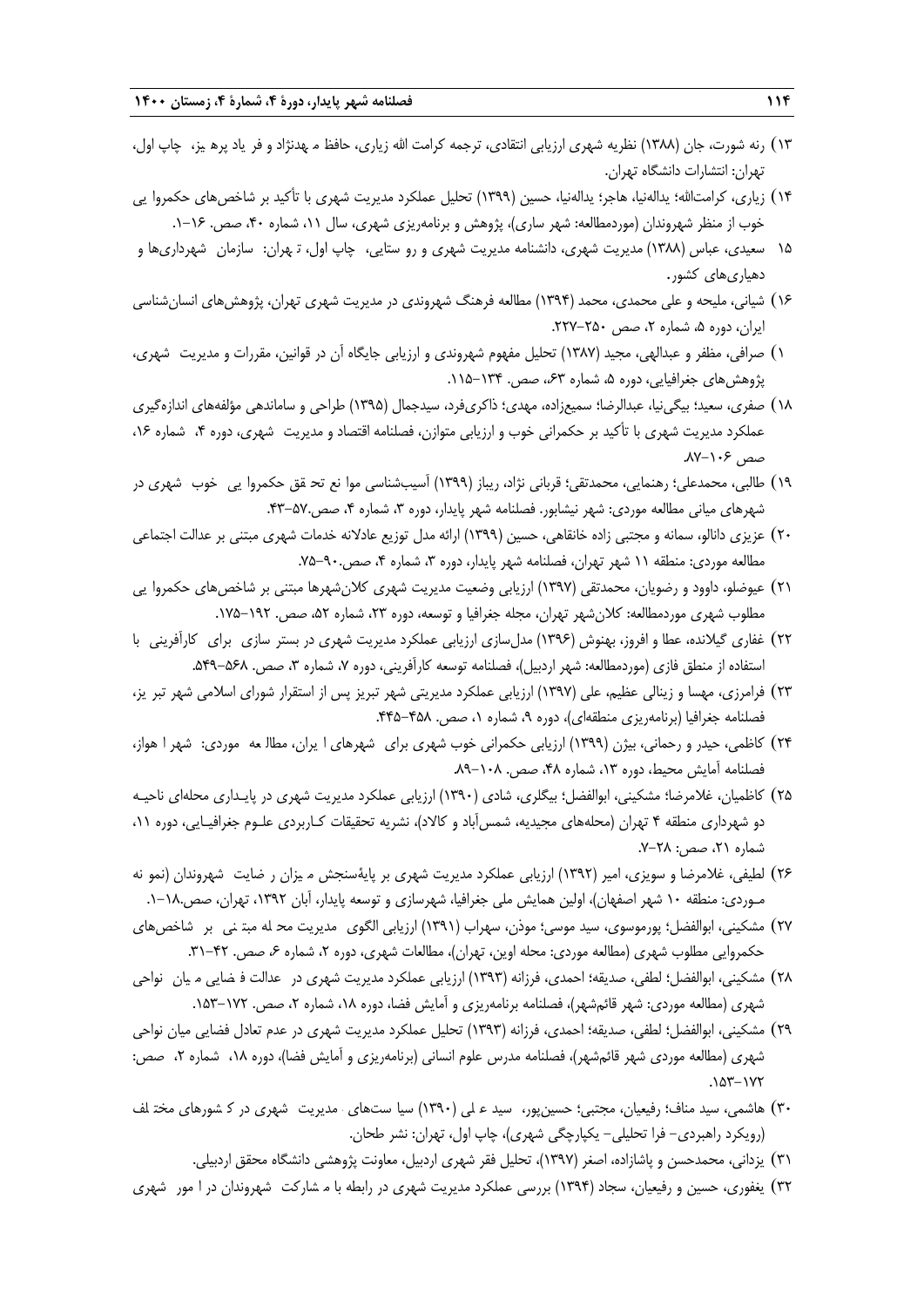(مورد شهر فسا)، مطالعات و پژوهش های شهری و منطقهای، سال ۷، شماره ۲۷، صص. ۱۰۰-۸۱.

- 33) Agha Alikhani, M. & Bakhshandeh, Nusrat, A. & Rahmani, M. (2018) The role of urban management in the sustainable development of urban tourism Case study: Ramsar city, urban management, Vol.17, No.51, pp.183-197. [In Persian].
- 34) Ayvazloo, D. & Razavian, M. T. (2018) Evaluation of urban management status of metropolises based on indicators of optimal urban governance studied: Tehran metropolis, Journal of Geography and Development, Vol.23, No.52, pp.175-192. [In Persian].
- 35) Azizi, S. & Mojtaba Zadeh Khaneghahi, H. (2021) Presenting a Model of Fair Distribution of Urban Services Based on Social Justice Case Study: District 11 of Tehran, Journal of Sustainable City, Vol. 3, No. 4, pp.75-90. [In Persian].
- 36) Bigleri, Sh. (2010) Evaluating the performance of urban management in the sustainability of neighborhoods in District 2, District 4 of Tehran, Master Thesis in Geography and Urban Planning, under the guidance of Gholamreza Kazemian, Faculty of Humanities, Tarbiat Modares University, Tehran. [In Persian].
- 37) Darvishi, Y. (2014) A Study of Obstacles and Challenges in the Advancement of Urban Management in Ardabil, The First International Conference on Niaresh Shahr Paya, February 26, 2015, Ardabil University, pp.12-34. [In Persian].
- 38) Deniz, A. (2012) Measurring the satisfaction of citizens for the services given by the municipality: the case of Kirshehir Municipality, Procedia - Social and Behavioral Sciences, Vol.39, No.12, pp.555-560.
- 39) Ehsanifard, A. A. & Ehsanifard, M. (2013) Presenting a strategic model for measuring, managing and evaluating the effective performance of municipalities by combining two models BSC and EFQM; Case study: Districts 3 and 18 of Tehran Municipality, Journal of Urban Management, Vol. 11, No. 31, pp.7-21. [In Persian].
- 40) Faramarzi, M. & Zeinali Azim, A. (2015) Evaluating the managerial performance of Tabriz after the establishment of the Islamic Council of Tabriz, Journal of Geography (Regional Planning), Vol. 9, No. 1, p. 445-458. [In Persian].
- 41) Ghaffari Gilande, A. & Afrooz, B. (2017) Modeling the evaluation of urban management performance in laying the groundwork for entrepreneurship using fuzzy logic (Case study: Ardabil), Entrepreneurship Development Quarterly, Vol.7, No.3, pp. 549-568. [In Persian].
- 42) Gutierrez, A. & Santos, J. & Montoya-Torres, J. R. & Velazquez-Martinez, J. C. (2019) Evaluation of municipal services inselected wards of Dhaka City Corporation, Sustainable Cities and Society, Vol.52, No.3, pp.324-340.
- 43) Hajipour, Kh. (2006) Mabna neighborhood planning, an effective approach in creating sustainable urban management, Journal of Fine Arts, Vol.13, No.26, pp.46-37. [In Persian].
- 44) Hashemi, S. M. & Rafieian, M. & Hosseinpour, S. A. (2011) Urban Management Policies in Different Countries (Strategic-Meta-Analytical Approach-Urban Integration), First Edition, Tehran: Tahan Publishing. [In Persian].
- 45) Hekmatonia, H. & Maleki, M. & Mousavi, M. N. (2017) Assessing the Feasibility of Good Urban Governance in Iran (Case Study: Ilam City), Research in Arts and Humanities, Vol. 49, No. 3, pp. 607-619. [In Persian].
- 46) Henseler, J. & Ringle, C. M. & Sinkovics, R. R. (Eds.) (2009) Advances in International Marketing, Advances in International Marketing, Vol.20, No.6, pp: 277-319.
- 47) Hosseini, S. A. (2020) Measuring Citizens' Satisfaction with the Performance of Urban Management with Emphasis on Urban Services: A Case Study: Izeh City, Research in Arts and Humanities, Vol. 5, No. 6, pp. 59-67. [In Persian].
- 48) Jozsa, A. & Brown, D. (2005) Neighborhood sustainability indictors Report on a Best Practice 27- Workshop", Report prepared by Alex Jozsa and David Brown, this community workshop was hosted by the School of Urban Planning, McGill University and the Urban Ecology Center/ Sodec M development, in Montreal, June 10-11.
- 49) Kazemi, H. & Rahmani, B. (2020) Evaluation of good urban governance for Iranian cities, Case study: Ahvaz, Environmental Management Quarterly, Vol. 13, No. 48, pp. 108-89. [In Persian].
- 50) Kazemian, Gh. & Meshkini, A. & Bigleri, Sh. (2011) Evaluating the performance of urban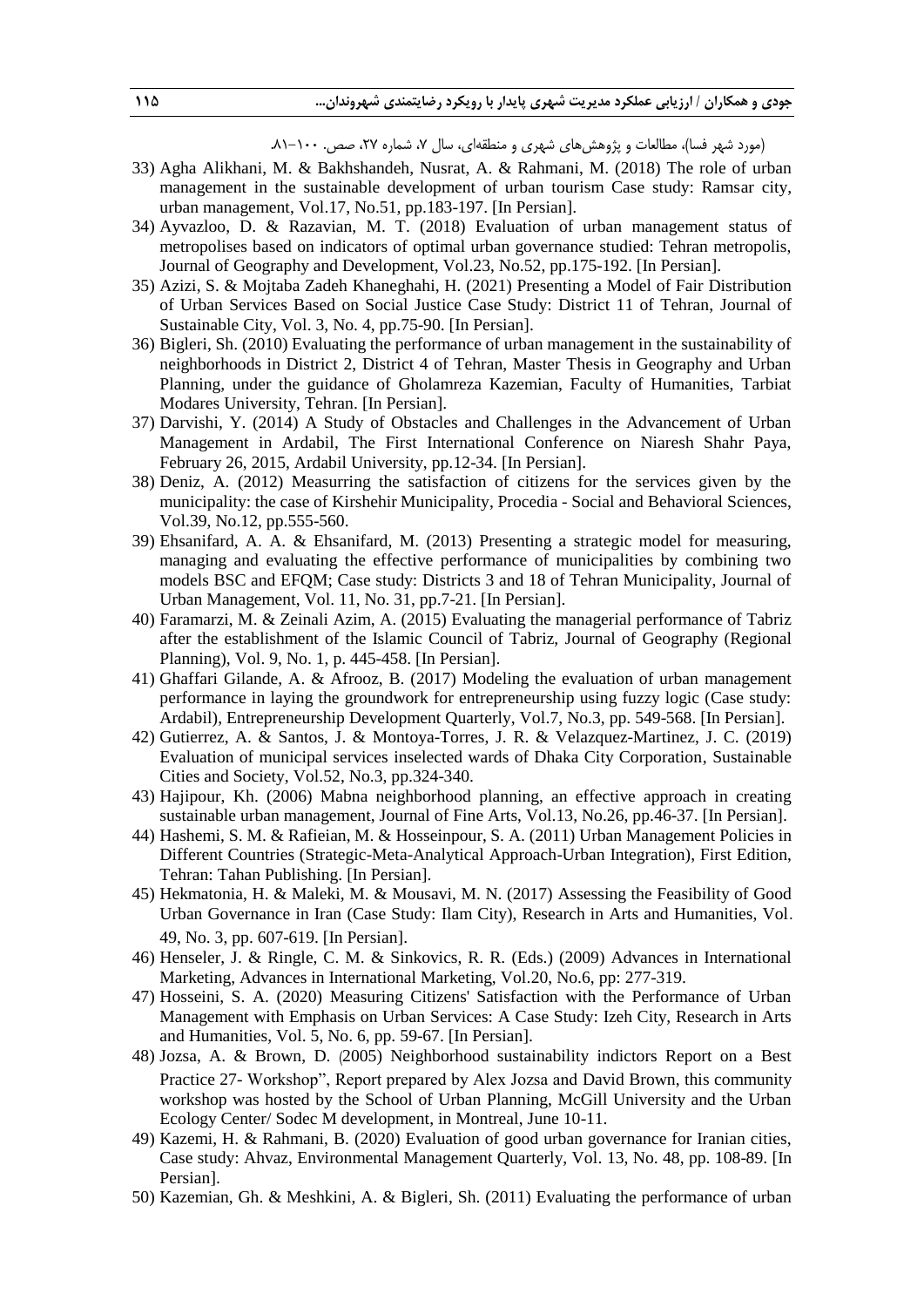management in neighborhood sustainability of two municipalities in Tehran's 4th district (Majidieh, Shamsabad and Kalad neighborhoods), Journal of Applied Research in Geographical Sciences, Vol. 11, No. 21, pp. 7-28. [In Persian].

- 51) Khakpour, B. & Sharifzadeh Aqdam, I. & Sheikhi, A. (2018) Evaluation of urban management performance in socio-cultural sustainability of Piranshahr neighborhoods (according to demographic subgroups), Urban Sociological Studies, Vol. 17, No. 4, p. 133- 164. [In Persian].
- 52) Khodama Al-Husseini, A. & Bahrami, A. (2019) Evaluating the Performance of Urban Management in Urban Sustainability (Case Study: Izeh City) Quarterly Journal of Geography and Environmental Studies, Vol.8, No.30, pp.48-33. [In Persian].
- 53) Latifi, Gh. & Sweezi, A. (2013) Evaluating the performance of urban management based on measuring the level of citizen satisfaction (case study: District 10 of Isfahan), the first national conference on geography, urban planning and sustainable development, November 2013, Tehran, pp.1-18. [In Persian].
- 54) Lin, Y. C. & Liu, W. Y. (2021) Assessment of the management performance of a National Urban Forest Park in Taiwan, Urban Forestry & Urban Greening, Vol.60, No.5, pp.505-530.
- 55) McNeil, M. & Mumvuma, T. (2016) Demanding Sustainable urban management: A Stocktaking of Social Accountability Initiatives in Anglophone Africa. Washington, DC: The International Bank for Reconstruction and Development/the World Bank.
- 56) Meshkini, A. & Lotfi, S. & Ahmadi, F. (2014) Analysis of urban management performance in spatial imbalance between urban areas (case study of Ghaemshahr city), Quarterly Journal of Teacher of Humanities (Spatial Planning and Planning), Vol. 18, No. 2, pp.153- 172. [In Persian].
- 57) Meshkini, A. & Lotfi, S. & Ahmadi, F. (2014) Evaluating the performance of urban management in spatial justice between urban areas (Case study: Ghaemshahr city), Quarterly Journal of Spatial Planning and Planning, Vol. 18, No. 2, pp. 153-172. [In Persian].
- 58) Meshkini, A. & Pourmousavi, S.M. & Moazen, S. (2012) Evaluation of neighborhood management model based on indicators of good urban governance (Case study: Evin neighborhood, Tehran), Urban Studies, Vol.2, No.6, pp. 31-42. [In Persian].
- 59) Papli Yazdi, M. H. & Rajabi Sanajardi, H. (2003) Theories of the city and its surroundings, fourth edition, Tehran: Samat Publications. [In Persian].
- 60) Parhizkar, A. & Firoozbakht, A. (2011) Perspectives of urban management in Iran with emphasis on sustainable urban development, Geographical Quarterly of the Land, Vol. 8, No. 32, pp.43-67. [In Persian].
- 61) Razavian, M. T. & Qader Marzi, H. & Alian, M. & Cheraghi, R. (2015) Strategic research of urban management for sustainable development in historical contexts Case study: Historical context of Yazd, Journal of Urban and Regional Development Planning, Vol. 1, No. 1, pp.24-48. [In Persian].
- 62) Rene Short, J. (2009) Urban Theory of Critical Evaluation, translated by Keramatollah Ziari, Hafez Mahdennejad and Faryad Parhiz, First Edition, Tehran: University of Tehran Press. [In Persian].
- 63) Roper, N. & Rhea, K. (2008) Sustainable urban management and corporate social responsibility: Rhetoric to Reality, Howard University
- 64) Saeedi, A. (2009) Urban Management, Encyclopedia of Urban and Rural Management, First Edition, Tehran: Organization of Municipalities and Rural Affairs. [In Persian].
- 65) Safari, S. & Biginia, A. R. & Samizadeh, M. & Zakerifard, S.J. (2016) Designing and organizing the components of measuring the performance of urban management with emphasis on good governance and balanced evaluation, Journal of Economics and Urban Management, Vol.4, No.16, pp. 87-106. [In Persian].
- 66) Sarrafi, M. & Abdollahi, M. (2008) Analysis of the concept of citizenship and evaluation of its position in laws, regulations and urban management, Geographical Research, Vol. 5, No. 63, pp.115-134. [In Persian].
- 67) Shiani, M. & Ali Mohammadi, M. (2015) Study of Citizenship Culture in Tehran Urban Management, Anthropological Research of Iran, Vol. 5, No. 2, pp. 227-250. [In Persian].